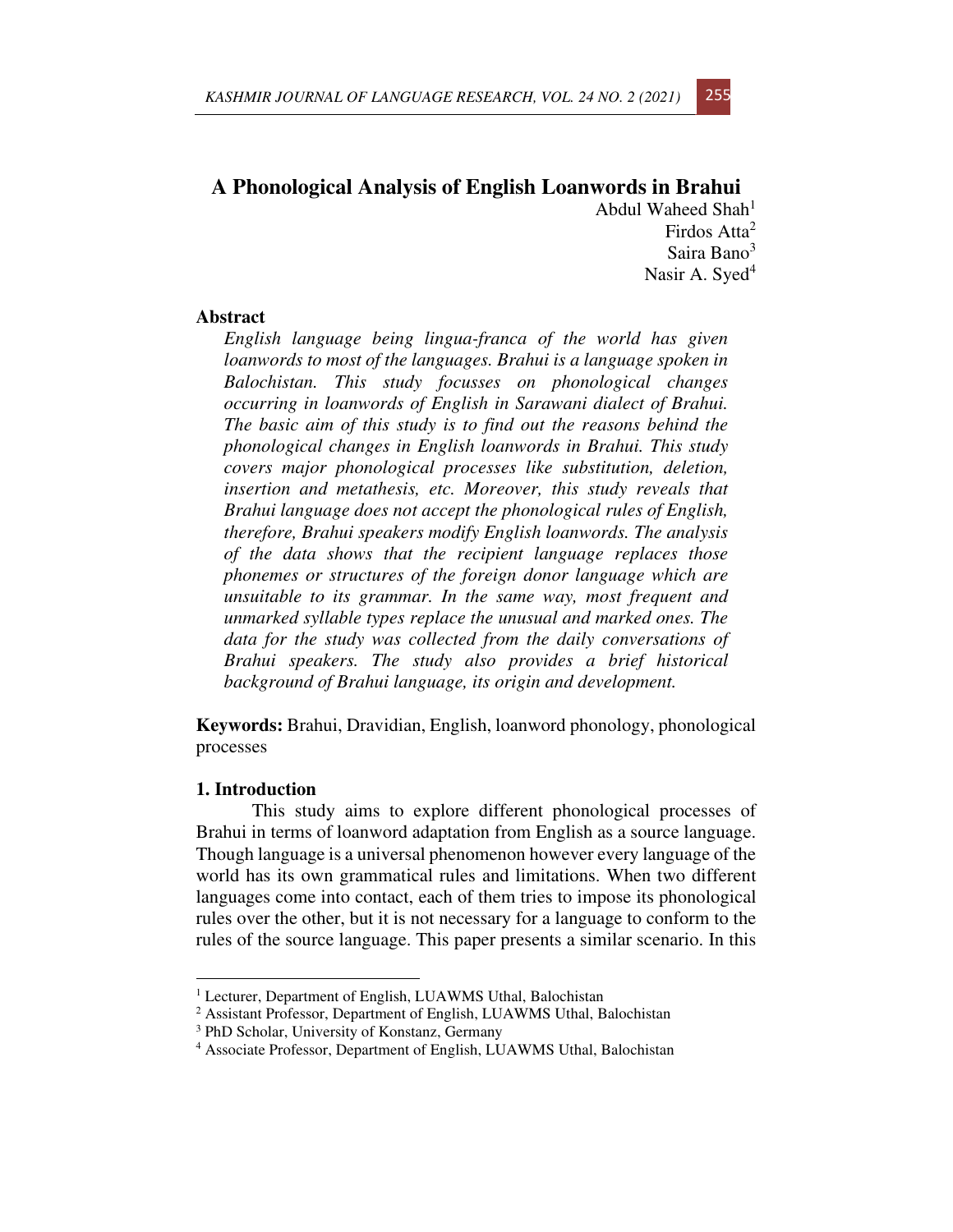study Brahui is the target language and English is the source language. This study also contributes to the controversies regarding the origin and development of Brahui. Before we proceed to investigate phonological processes in loanword adaptation let us discuss loanword and its types.

### **1.1 Loanwords**

A loan word (borrowing) is a word which is taken into a language direct from another language or with a little translation. On the other hand, calque or translation is a related idea whereby it is the meaning or saying that is acquired instead of the lexical thing itself. Borrowing turns out to be more troublesome for a dialect that has less consonants and vowels in its phonological stock and also for the dialect which has very basic syllable structures. A listener also faces difficulty in perception if the source language has a diverse intonational system. "Loan words usually adjust their external form to the rules of grammar and phonetics of the receiving language; otherwise, they are generally considered foreign words" (Lehmann, 1962, p. 213). While studying loanwords sometimes we find two languages using same or a slightly different word which has the same meaning in both languages. We at the first sight think that one of these languages has borrowed that specific word from the other language, but it can be the case that both languages have the same ancestor, therefore, both dialects are using the same word. For instance the Hebrew word 'head' (roš) and the Arabic word for 'head' (ra's) are similar and both these emerged from the same ancestor (Proto-Semitic) (Haspelmatch, 2009, p. 44). If a word is same/similar in two languages and the both languages are not descendent of same predecessor, that specific word is expected to be a loan word. The Current study is concerned with such two languages namely Brahui which is considered to be a Dravidian language (cf Grierson, 1906) and English which is a West Germanic language. Brahui has a number of words that are of English origin.

#### **1.2 Scope of the study**

The nature of this study is purely phonological. It deals only with the phonological changes which occur in the adaptation of English loanwords in Brahui. Speakers of a single dialect of Brahui language (Sarawani dialect) were the contributors in this study. The data for this study have been collected from many people who speak Sarawani dialect of Brahui and use English loanwords in their conversations. Main focus of this study is to point out the possible phonological changes that occur in loan adaptation of English words in Brahui language. Secondly, it aims to find out the reasons behind those changes. Research on Brahui has been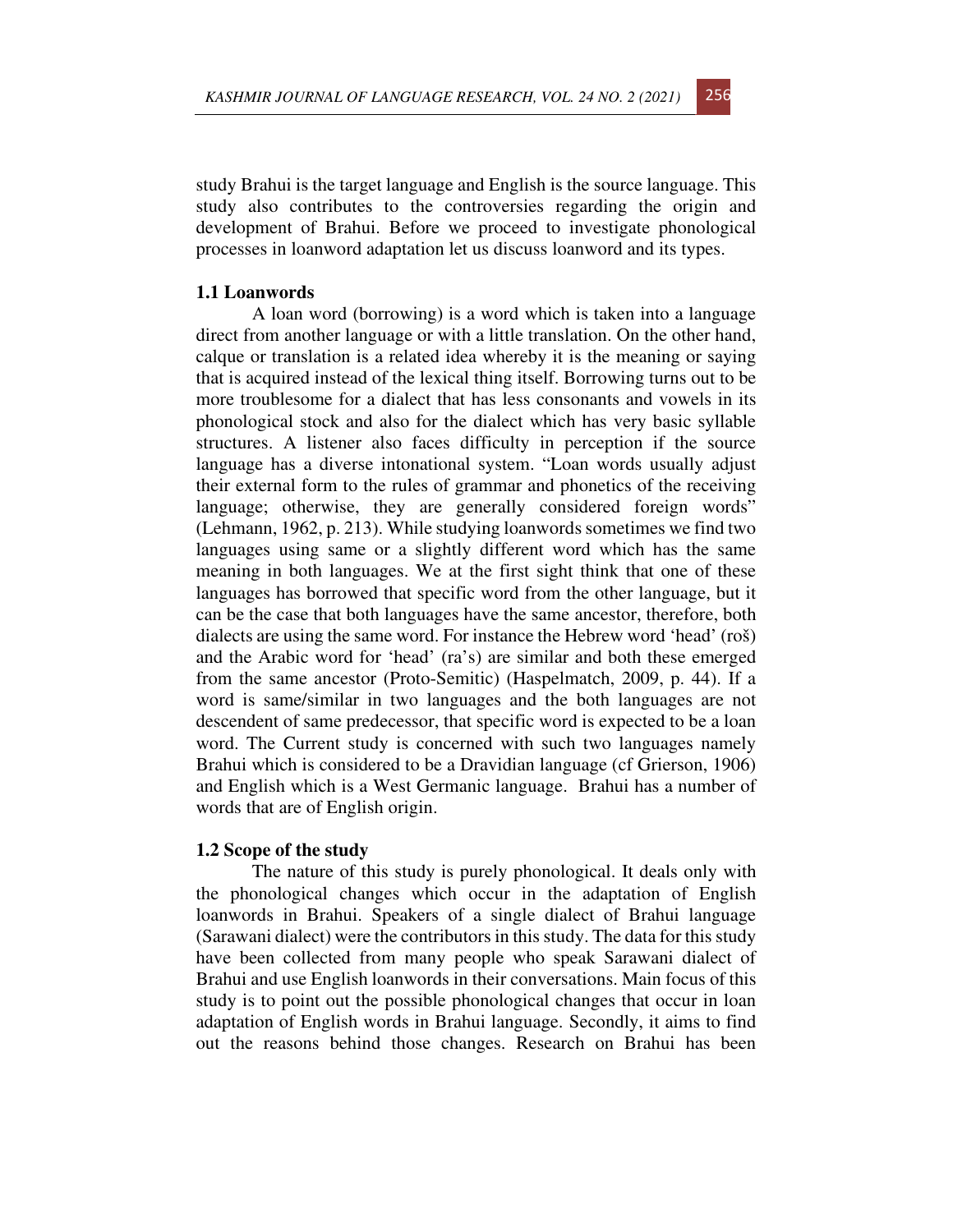conducted on various aspects but a gap in phonological realm of Brahui language motivated this study. This study will open several research options to the contemporary and future researchers.

# **2. Study of Related Literature**

### **2.1 Loanword Adaptations**

There are some possible perceptual as well as productive hindrances due to which loanwords are produced inaccurately but with a little or more changes. The attested clusters are maintained in loanwords but those which are new to the receiver language or are marked, assimilate with some similar categories of L1 clusters. Loanword adjustment is a consequence of coordinating non-local forms inside the scope of the borrowing language. This thought entails that the adjustment of loanwords cannot be understood as just a phonological or absolutely a perceptual process (Yip, 2006). According to Poplack et al. (1988), the level of nativization in a loanword relies on the quantity of speakers utilizing the word, which proposes that nativizations are being performed not just by the borrowers of a word, but also by those speakers who participated in transmitting the word. Moreover, diachronically changes, happen in loanword adjustment;for instance in Japanese an English word was loaned in nineteenth century with deletion of the word-final /d/ as *Lemonade*→ [ramwne] and the same word in recent borrowing adjusted with insertion of epenthetic vowel [o] after last /d/ as [remone:do] (Crawford, 2009, P. 15). Another such example is found in the data provided by Yip (2006) and Bauer & Wong (2008) which show that Hong Kong Cantonese has early borrowed the word *Place* as /pej.si /or /phej.si:/ and in recent times as /pej.lej.si / or /phej.lej.si:/. As indicated by Haugen (1950), loanwords acquired at earlier stage of contact between L1 and L2, commonly demonstrate a variety of repair methodologies for nonlocal words. Moreover, as the level of bilingualism in a discourse group builds, this introductory variety combines to a fixed system for adjusting non-native words.

Loanword adaptations are studied on the basis of phonological features and phonetic signals. As LaCharité and Paradis (2005) pointed out, in adjustment of loanwords a few instances can be found in which a part of the source language is supplanted by the phonologically nearest segment of the borrowing language, rather than that segment which is phonetically close to it. For instance, voiced stops in English are fully attested on onset and without voicing on coda. The short-lag VOT of English are phonetically closer to voiceless stops of Spanish language which are unaspirated with short-lag VOT, not to voiced stops of Spanish which are strongly pre-voiced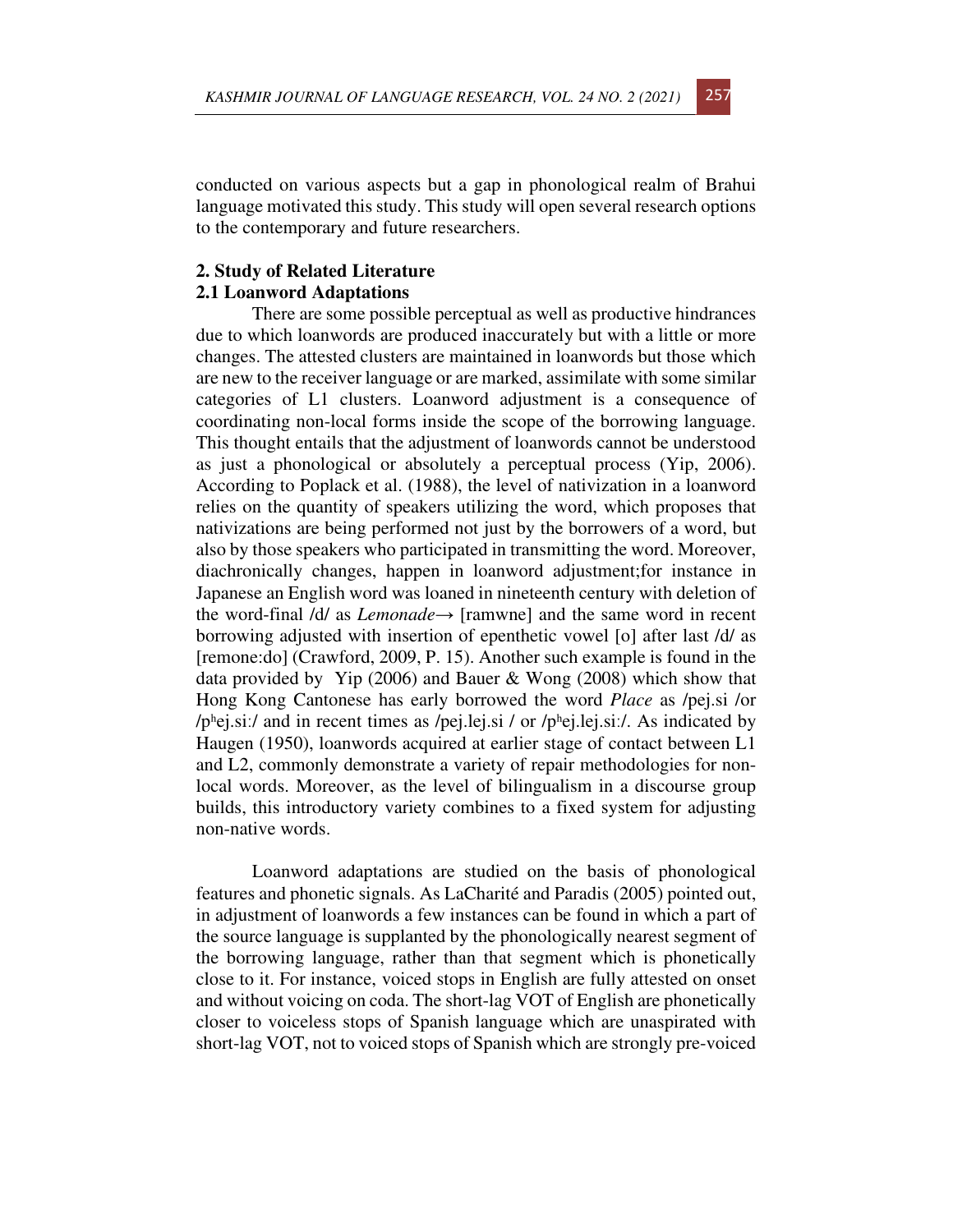with negative VOT. In case of English loanwords in Spanish, English stops with short-lag VOT should be mapped to voiceless stops of Spanish if they are adapted phonetically but instead they are mapped to phonologically nearest voiced stops in Spanish.

#### **2.2. Approaches in loanword adaptations**

Silverman (1992) suggests that loanword is an "acoustic sign" which is handled on two levels; Perceptual and Operative level; in perceptual level, non-etymological information is broken into parts, and those parts are mapped onto native language. Silverman says this process is all about a basic representation of the incoming perceptual raw structures. The information that has been reshaped in the perceptual level is pushed tothe Operative level in which the local phonological requirements are forced upon it. Subsequent to inspecting Cantonese loanwords, Silverman asserted that phonological information of the source language is disregarded in loanwords.

LaCharite and Paradis (1997) proposed a theory of Constraints and Repair Strategies (TCRS). Their hypothesis holds fast to two fundamental standards. One is named as the Preservation Principle, and other is Repair Strategy. According to the principle of preservation, segmental data is maximally saved inside the Threshold Principle. The Threshold Principle is that World languages have a flexibility of preserving segments and this flexibility is performed at two stages (or two repairs) inside of a given controlled area.In the TCRS, a remote segment that does not match to the phonological requirement of the local dialect is systemized through a transformation, or by an additional insertion, or finally by deletion. On the other hand, if the quantity of repairs important to save a segment surpasses the edge of two repairs a segment is omitted, the segments that require three or more repair options, will be removed. Usually a solid inclination for preservation of a segment is anticipated instead of its deletion. The phonetic input of L2 goes through a twofold phonemic channel to end up the information to the loanword phonology.

Kenstowicz (2001) recommends that there are two kinds of grammars, grammar of perception and that of production. As per his hypothesis, phonological differences for example, of /l/and /r/ are hearable to speakers without any refinements in L1, but still they cannot articulate them differently, because of the opposition of semantic ability and execution. Alternatively, other refinements will be elided in a situation in which strong signals are unclear or perceptually undetectable.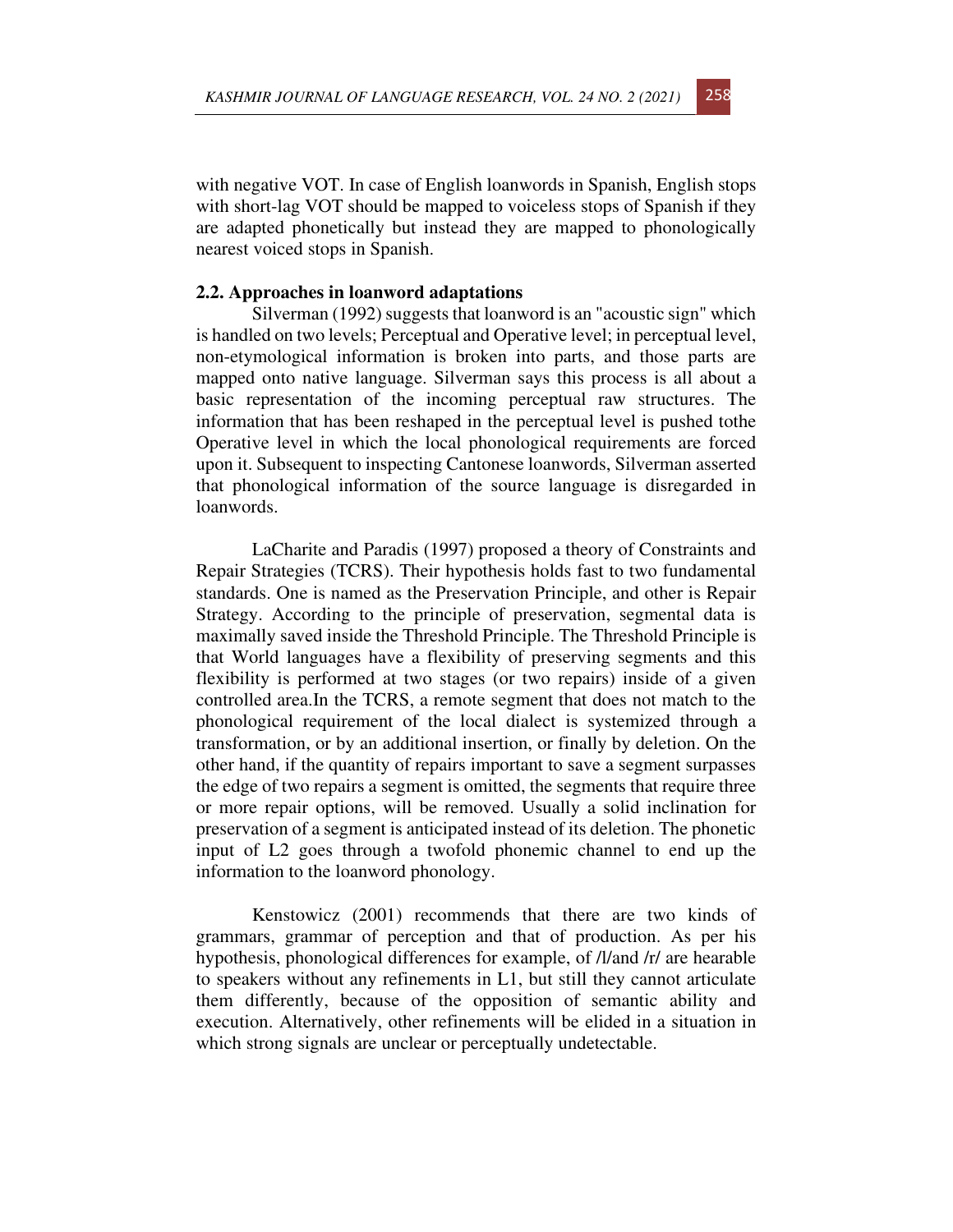# **2.2.1 Production based factors of change in adaptation of loanwords**

There are several changes in loanword adaptation caused by production based factors. One of the factors is sonority in syllables. Sonority of a sound is its loudness relative to that of other sounds with the same length, stress, and pitch (Ladefoged, 2006). Among consonants there is a universal scale of hierarchy in which after vowels, the most sonorant sounds are glides, then are the liquids, then nasals and the less sonorant are the obstruent phonemes. There is ageneralization, known as the Sonority Sequencing Principle (SSP), a generalization which expresses that in all languages, vowels and consonants that are joined to frame syllables, are organized so, that sonority is the most elevated in the nucleus of the syllable and it diminishes from the nucleus towards the edges (Clements, 1990). In rising sonority clusters, a vowel is inserted into the clusters in loanwords; for instance English 'fruit' in Hindi becomes [firut] (Broselow 1999). In order to be faithful to sonority sequencing principle, borrowing languages bring changes in loanwords during adaptation. Most often, they insert a vowel to maintain sonority in loanwords. According to the studies of Gouskova (2001), in a falling/flat sonority situation, languages insert vowels before initial edge and in cases of rising sonority, they do internal epenthesis.

Markedness is another factor motivating phonological change in loanword adaptation. Hume (2010) relates the term (markedness) to Prague School especially Trubetzkoy and Roman Jakabson. Trubetzkoy (1939) used this term to show resistance between two sounds. A sound of any language, if articulatorily more complex than other sounds of that language, is more marked as compared to the other sounds. To make the marked words unmarked, the recipient languages bring changes into the loanwords of a source language(s). The syllables with more clusters are more marked than others with lesser clusters. Thus, a CV sequence in a language is easier than CCV or CVCC clusters of that language. By consequences of universally positioned constraints, front vowels are more marked compared to back vowels, and the round vowels are more marked because of their roundness. Languages might change the ranking between low and non-low vowels. Among consonants there are four scales for measuring markedness, the scale of markedness in regard of manner of articulation, place of articulation, position and voicing. Some consonants are more marked than others for specific position. For example, stops are more unmarked than fricatives for onset position but for coda position, fricatives are more unmarked. On the scale of place of articulation, dorsal sounds are more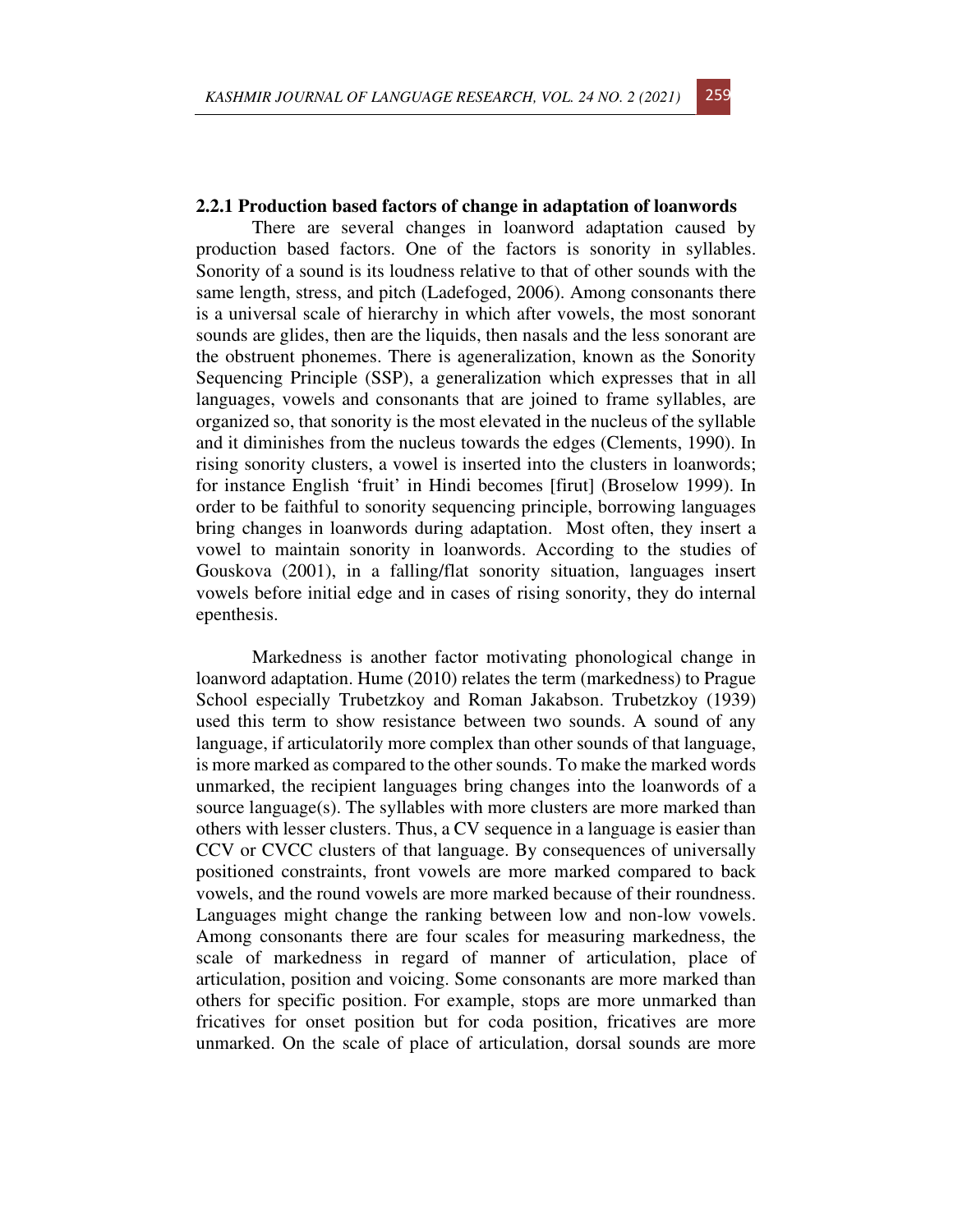marked than labial sounds while labials are more marked than coronal sounds. In language acquisition the markedness scale for manner of articulation is Stop > Fricatives > Nasals > Laterals > Glides. The symbol [>]shows that left ones are more unmarked than the succeeding class of consonants. In contrast of voicing, voiced sounds are more marked than voiceless ones. Markedness also plays a very significant role in loanword adaptation.

#### **2.2.2 Perception based factors of change in adaptation of loanwords**

From psycholinguistic point of view, changes in loanwords occur because of errors of perception. It is to say our processing system works according to our existing phonotactic patterning. Therefore we assimilate sounds of foreign language with similar sounds of our own language when we borrow some word. It means presence or absence of segments in our L1 system affects the perception of phonemes of loanwords. There are a number of researchers who argue that speech perception and phonetic distance, both are responsible in adaptation of loanwords. Researchers particularly those who credit to perception in loanword adjustments, have contended that the decision between two or more phonologically comparable repairs is characterized by a rule of phonetic insignificance. For example, in Cantonese, the voiced fricative [v] does not exist. In loanwords from English, [v] is changed into [w], not [f], apparently in light of the fact that [w] more nearly approximates the acoustic properties of English [v]. In a comparative vein, it has been contended that the choice for deletion as opposed to epenthesis in adjustments of illicit consonant cluster can rely on the phonetic usage of the particular clusters in the source dialect. When phonetic decoding takes place, an incoming sound will be mapped onto a segment that is similar to it on the basis of articulatory signals or acoustic similarity. Moreover the Phonetic decoding, goes through a filtration in which some un- attested acoustic elements of speech sounds are deleted because they are mapped onto phonetic classifications. The nonnative syllable types are often mapped onto the closest native ones. In an interesting study, Peperkamp, Vendelin & Nakamura (2008) demonstrate that the coda nasal in French is adjusted into Japanese as a nasal in addition to an epenthetic vowel but the coda nasal in English is adjusted just as a nasal coda in Japanese, and contend that phonetic contrasts, i.e. solid coda nasal release in French versus powerless or little coda nasal release in English, add to the diverse adjustments. Inaccurate perception of a phoneme can be, because of co-articulation of various phonemes where in isolation those phonemes can be identified but in combination cannot be identified by a listener. An example supporting this idea is found in the studies of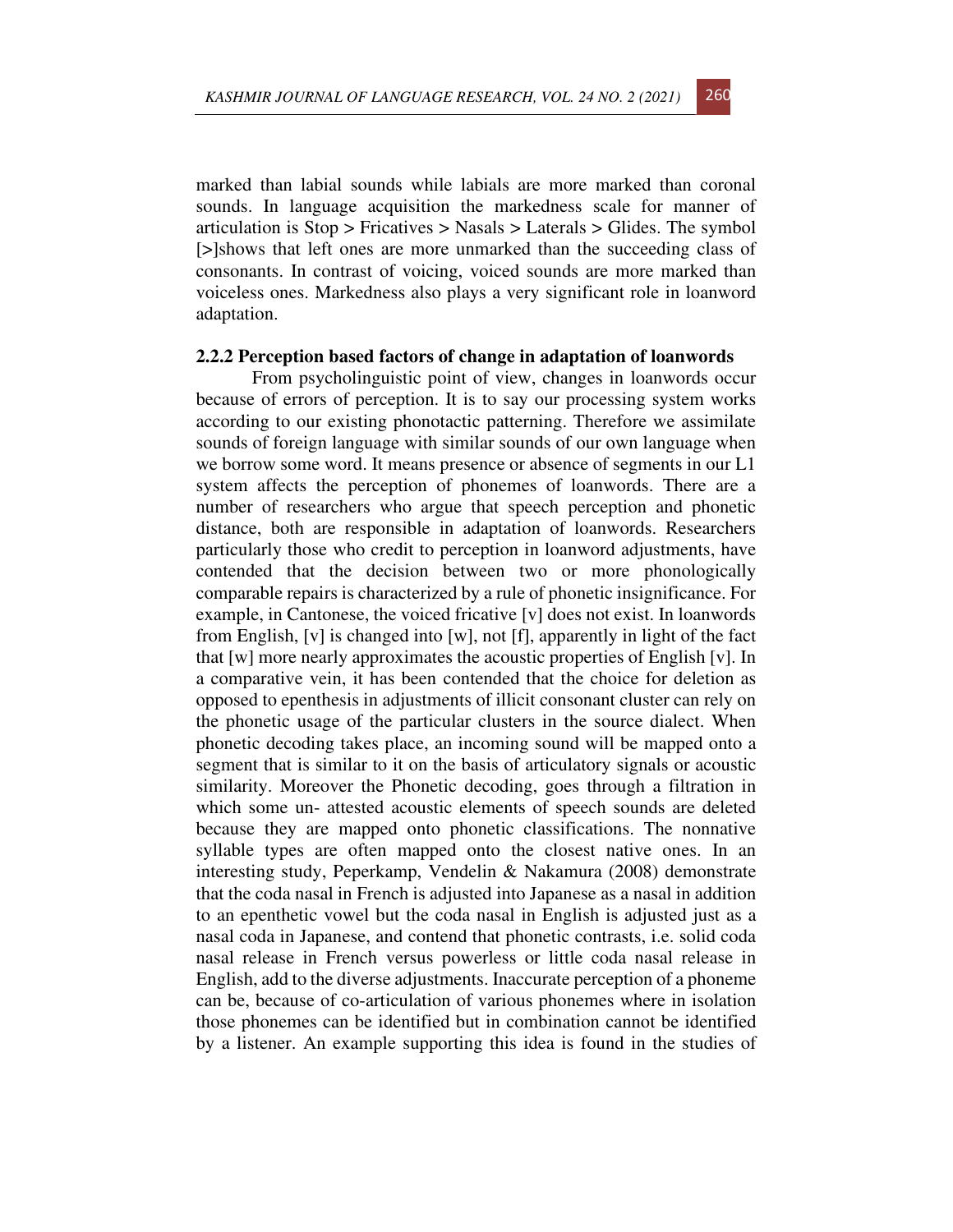Liberman, Delattre and Cooper (1952). They found that an acoustic structure focused at 1440 Hz put before the vowels /i/or /u/ was recognized transcendently as /p/. However before /a/, it was recognized as /k/. In this manner, an invariant piece of acoustic structure prompts distinctive percepts. To deliver that bit of acoustic structure before /i/ or /u/, a speaker has to make the closure at the lips; to create it before/a/, s/he needs to make the narrowing at the soft palate. There are languages in the world which have pairs of different clusters in their phonology but when they borrow words, they adopt different strategies for those clusters and many other languages are found which do not allow distinct sounds of their native phonology on a specific place in word formation but adapt such clusters with addition of an epenthetic vowel. Korean and Fula are languages discussed in Peperkamp (2004), where Korean does not allow /s/ on coda in native language and changes it with /t/ but in loanwords from English, it adapts final /s/ with insertion of /i/ e.g. [glass]  $>$  /kirasi and [mouse]  $>$ /mausi/. Fula accepts clusters neither on onset nor on coda; while taking French loanwords, Fula speakers insert a vowel next to the second consonant in a case of liquid+obstruent clusters [force] > /forso/ and in case of obstruent+liquid insertion takes place between the clusters [teɪ.bl] > /taːbal/. On the other hand there are languages which contain a sort of clusters on specific positions in native phonology but change those clusters when found in borrowed words. Examples can also be found from Japanese in Kang (2003) where Japanese has words ending in voiceless stop e.g. [pat] for /field/ and [kaek] for /guest/ but when it receives a loanword, it adds into it aspiration and because Japanese does not allow coda, therefore it inserts a vowel after final consonant e.g. English [bat] as /pætʰi/. Paperkamp (2004) calls this process "unnecessary adaptation".

## **2.3 Phonological processes in loanword adaptation**

Loanwords of the source language go through various phonological processes in order to fit in the recipient language's grammar, otherwise they are considered foreign. Phonology is not a static framework in which a set up unit stays unaltered in every one of its events. It is a dynamic system in which units of one specific type change when they are in contact with different units in a context. We allude to such changes as phonological processes.The alteration of sounds appears to take after regular standards identified with physiological and mental techniques. Some phonological procedures may be clarified as muscle coordination inside of the vocal component. Others may be because of perceptual techniques that upgrade successful correspondence.There can be three types of explanations for the changes in loanword adaptation i.e. the orthographic, phonological and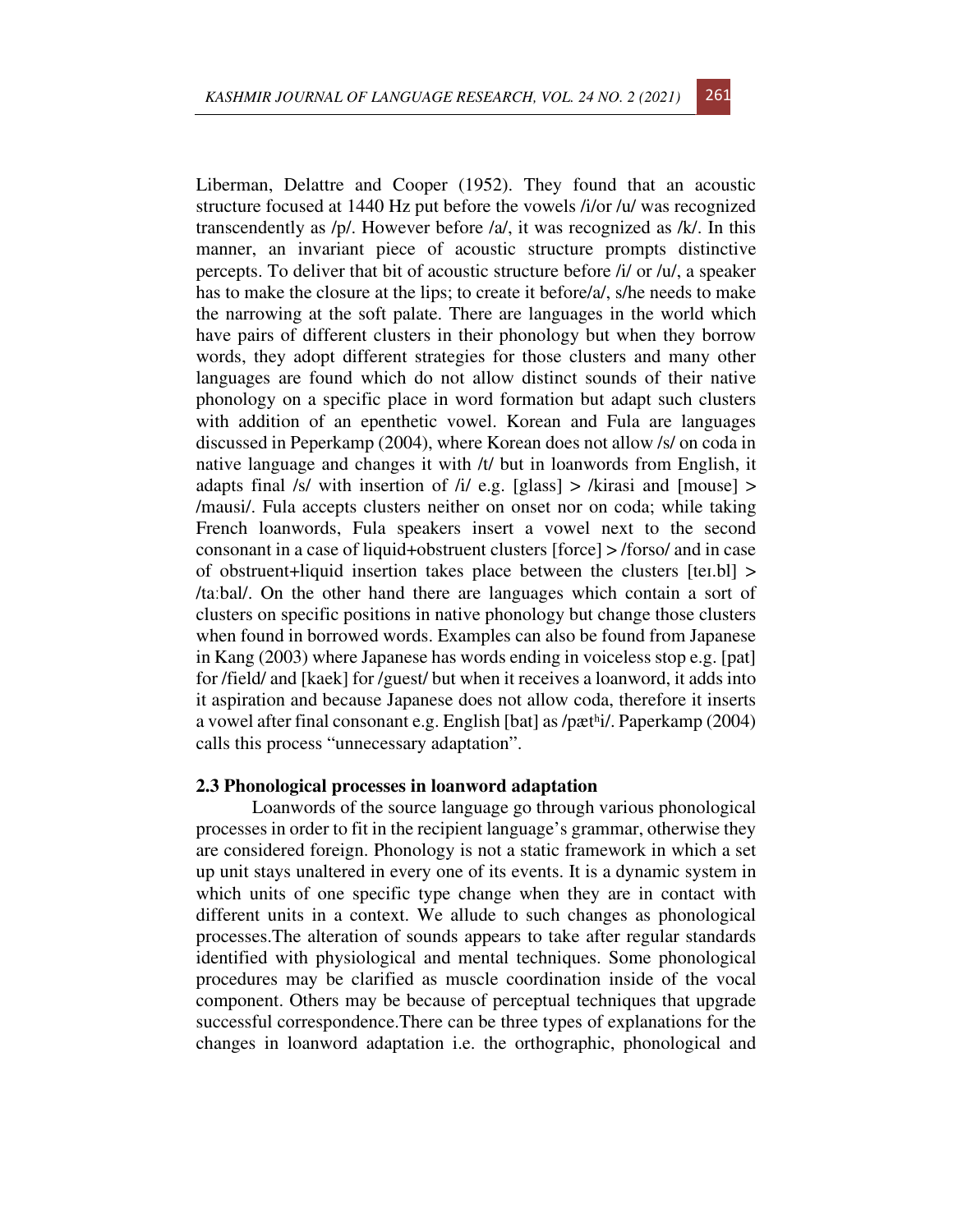phonetic differences between source and borrowing language. While adapting loanwords some languages do deletion others assimilate, dissimilate, do epenthesis, substitution, metathesis, fortition or lenition according to phonological needs. We shall see similar phonological processes also occur in English loanwords in Brahui.

#### **2.4 Brahui Language**

There is such a strong influence of Dravidian on Aryan that in the words of Sjoberg (1990, pp. 43-44), 'majority of the ancestors of Indo-Aryan speakers must at one time have spoken non-Aryan languages, mainly those belonging to the Dravidian family.' In the opinion of Sjoberg, many Dravidians were merged into Aryan tribes as a result of amalgamation of both cultures. This is established from a large number of Dravidian words and names of Dravidian gods in old Vedic literature. Hock, (1975) traces back the origin of non-Aryan elements in the Aryan literature to Munda language and culture. Another view is that Dravidian culture is an amalgamation of different cultures (Sjoberg, 1990, p. 48). Talking about the Dravidians Sjoberg (1990, p.47) says that their languages may be related to Elamite, which had been spoken in Iran. The relationship between other Dravidian languages and Elamite is a very significant linchpin for researchers of Dravidian languages (McAlpin, 1974, 1981; McAlpin & Cragsmoor, 2005). A long list of proto-Dravidian vocabulary consisting of agriculture related words indicate that the speakers of proto-Dravidian were quite familiar with agriculture and perhaps they mainly depended on farming for the food requirements. Talking about the origin of the Dravidian family of languages, Krishnamurti says that Dravidians were very civilized people but their origin is not yet known. That is why he considers India as the home of Dravidians declaring them the originators of Harappan civilization (2003, p. 15). All such ideas on the origin of the Dravidian languages may be conflated into the following major views namely, the idea of indigenous Indian origin of the Dravidians and the foreign origin view.

#### **2.4.1 Indigenous origin of Dravidians**

A group of researchers claim that Dravidian speakers are the ancient indigenous people of the Indus Valley or the subcontinent (Tripathy et al., 2008). According to Parpola (2010), a radiocarbon analysis of the seals found in the Indus valley city of Harappa indicates that these seals date back to 2600-1900 BCE which confirm the existence of the Indus Valley civilization in the third millennium BCE. Parpola (2010) also claims that there is a strong reason to believe that Indus script is Dravidian. Sjoberg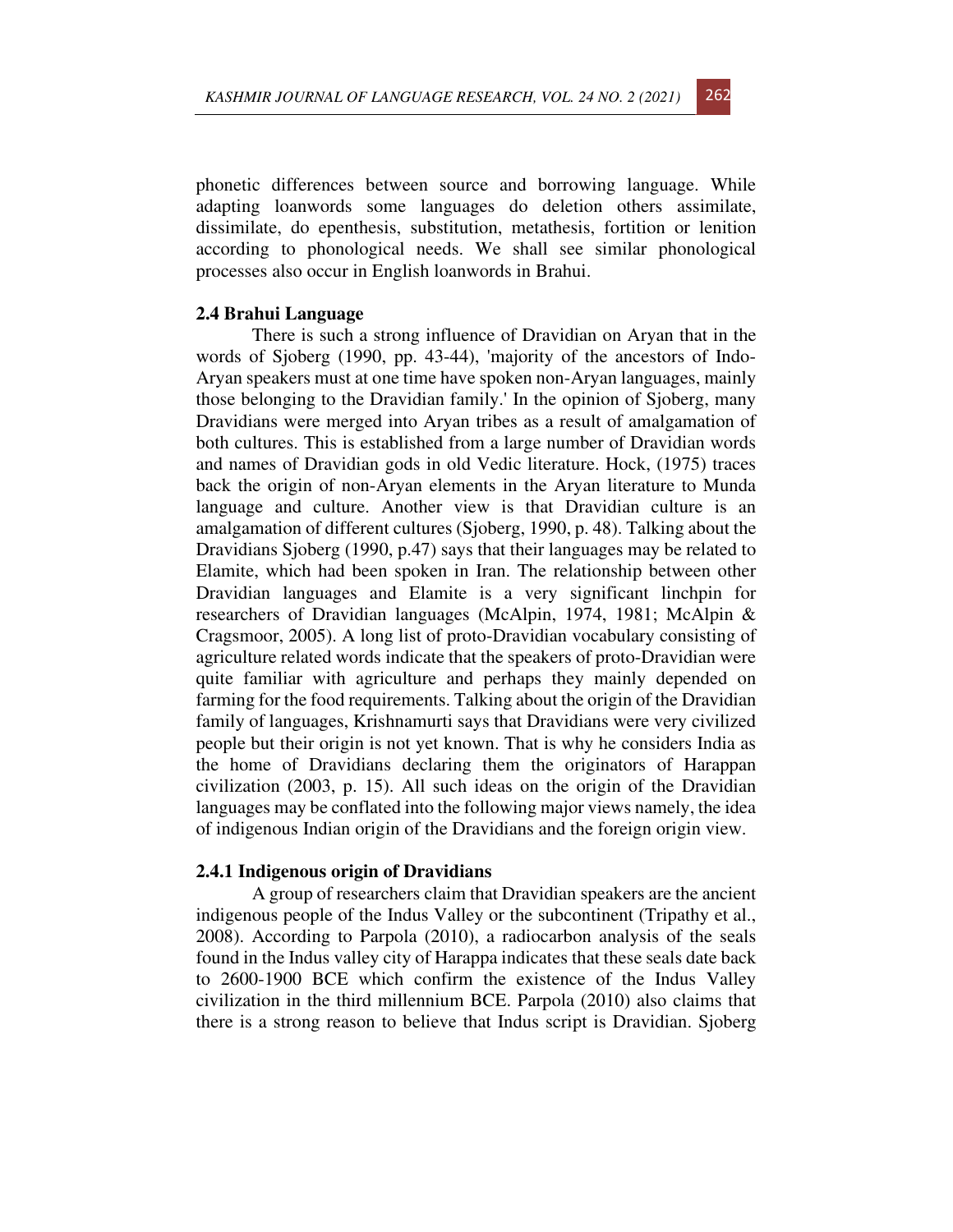(1990, p.51) assumes that the existence of Brahui in Balochistan is an indication that the Indus Valley script was Dravidian.

Some geneticists also maintain that the proto-Dravidian originated in India. According to their opinion, the similar population carrying M haplogroup exists in East Africa (Rajkumar et al. 2005; Thangraj et al. 2006) which may be a result of migration from India to Africa. Pagani et al. (2017) think that similarity between Dravidian and East African population is a result of genetic admixture through slave trade. Along with Blench (2007), Mahadevan, who claims that the Indus civilization was Dravidian, also believes that existence of Brahui in Balochistan is a result of westward migration of the Dravidians of the south India (2015). Fuller (2002) also supports the idea of indigenous Indian origin of Dravidian family of languages. Her argument is based on the fact that some Dravidian traditions, particularly cousin marriage which is not so much liked in strictly Aryan culture, and absence of names of major plants and trees of this area from Dravidian vocabulary confirm that, first, the Dravidians have been dominant in this area in the past and, second, they were probably huntergatherers not agriculturalists. Thus, she considers that an attempt of linking Dravidians with an outside of Sub-continent agriculture zone like the Fertile Crescent may be misleading. She rather wants to see the origin of Dravidians in the Subcontinent of the pre-agriculture era. Sengupta et al. (2006) is also one of such studies which claim an indigenous Indian origin of the Dravidian family of languages. They claim that Brahui also has a common origin with other Dravidian languages.

Tamang and Thangraj (2012) on the basis of their study of mtDNA and Y chromosome very strongly claim that southern Indian Dravidians originated from India. Thus, they out-rightly reject the idea of out of India origin of the southern India population. They also argue that African genes found in the south Indian population are result of slave trade from Africa. They gave a particular example of Siddis (a particular people of India) who in their own study have been found carrying genes of sub-Saharan Africans, and claim that approximately 1500 Siddis were brought from African and sold to the Nawabs of India for slavery in  $17<sup>th</sup>$  and  $19<sup>th</sup>$  Centuries of the current era. Another point of view of Tamang and Thangraj (ibid) regarding discrepancy between linguistic and genetic origin of population of India is that a large scale language shift occurred in India. In this regard they gave examples of Bharia, Mushar and Muslims of India. Particularly, they studied the genes of Hindi (an Indo-European language) speaking Mushars and Dravidian speaking Bharia tribes and found them of the Austroasiatic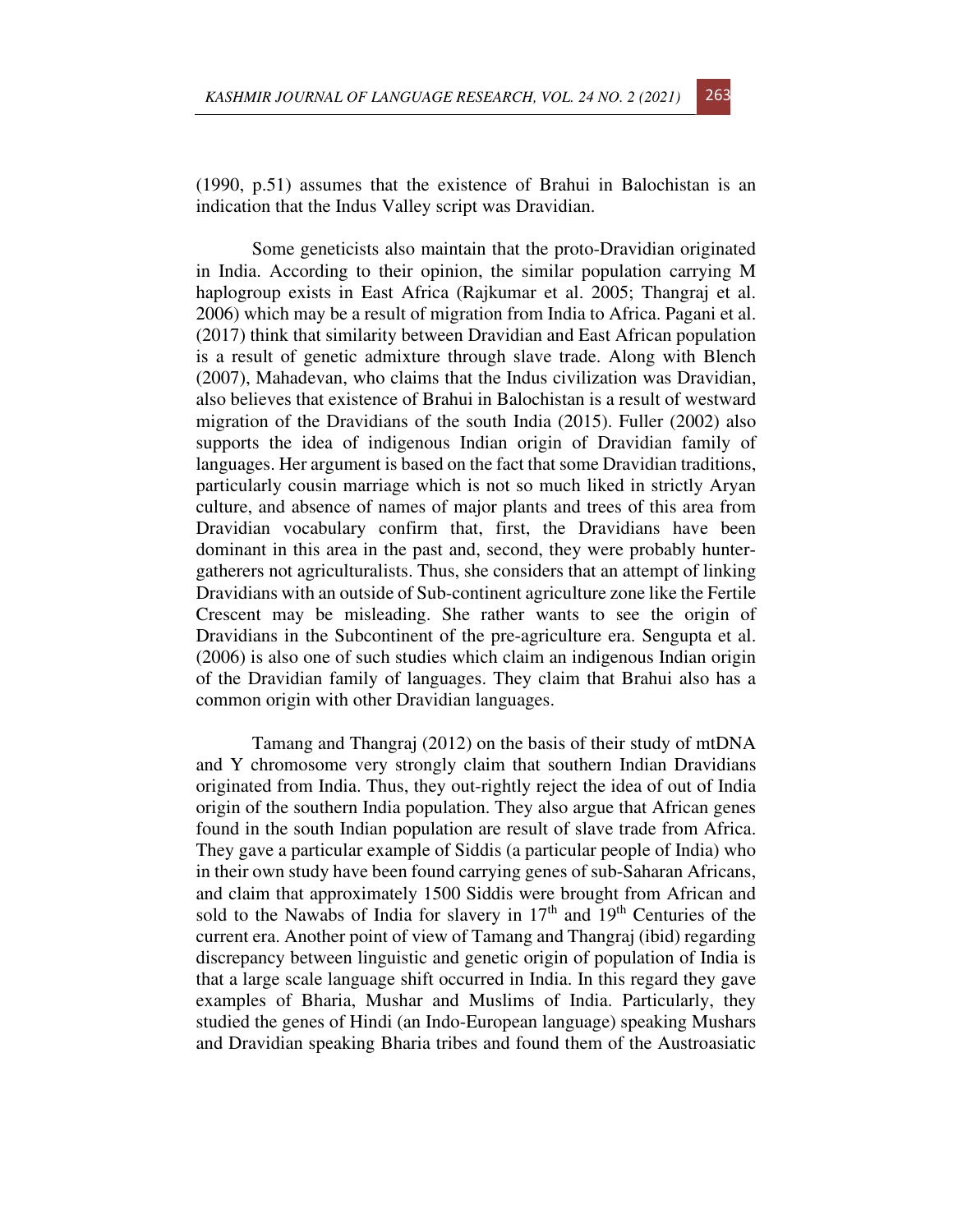origin of Mundari and Munda groups respectively. Thus they argue that originally, a majority of the Indian population originated from India and some of the genes of outsiders found in India are results of slave trade.

On the other hand, Winters (2012b) strongly repudiates this view and justifies his claim of African origin of Dravidian languages with more plausible and convincing arguments. Many other studies (Winters, 2007; Cordaux et al., 2003 and Gonzalez et al., 2006, 2007) strongly support this view quoting a host of references which provide empirical evidence of existence of similar to Dravidian genes in the whole of Africa. Besides genetic evidence, they also provide historical, linguistic and archaeological evidence in support of their point of view. Some scholars claim that Dravidian languages originated in Iran (Pagani et al., 2017). These views of foreign origin of Dravidian are briefly summarized in the following subsection.

#### **2.4.2 Foreign origin of the Dravidians**

According to other researchers, the people who gave birth to Proto-Saharan languages like Elamite, Saharan and Dravidian languages were of African origin (Winters, 2001; 2008). According to Winters (2012a), we assume that the people of Indus Valley spoke a Dravidian language because Aryans entered the Indus Valley after 1600 BCE whereas the people of the Valley existed in 2600-1700 BC (Winters, 2012a, p. 1224). Because of the presence of Brahui speakers, it is assumed that people of Indus valley spoke Dravidian (Mahadevan, 2015). Similarities between Dravidian and Elamite languages have been pointed out by many like McAlpin  $(1976, 1979)^1$ . It is also established that now extinct Elamite language was once spoken in southern Iran. Close linguistic relations have also been identified between Elamite and Brahui (McAlpin, 1974). These relations provide a trail of movement of African peoples to south India via the Fertile Crescent, Balochistan and Indus Valley.

Researches in the field of anthropology (Lahavory 1963), osteology (Sjoberg 1971) and genetic historical linguistics also provide evidence of an African origin of Dravidian speakers (Aravanan 1980; Winters 2007). The trail of this movement is verified in the genes scattered on the route from Africa to India in Iranian (Gonzalez et al., 2007) and other Middle Eastern countries like Yemen, Saudi Arabia, (Fattovish, 2008; Winters, 2008 and references quoted thereon) and Laventine zone (Moorjani et al.

<sup>&</sup>lt;sup>1</sup> Also see Blazek (1999) who disagrees to these views.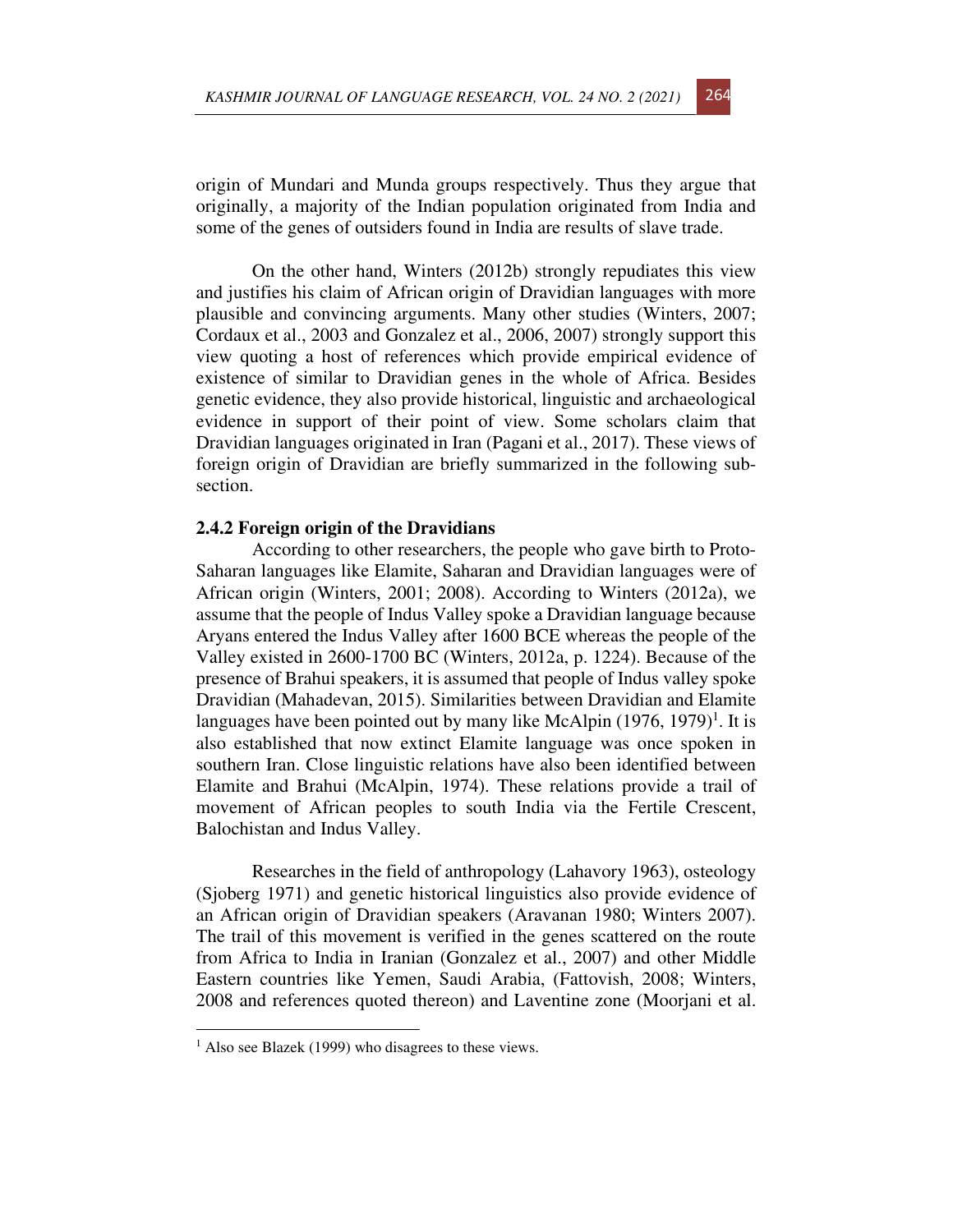2011). On the basis of such studies, Winters (2008, p.328) claims that the Dravidian speakers formerly lived in Nubia and from there they migrated to the East.

Rajkumar et al. (2005), Cordauz et a l. (2003) and many others claim that Dravidians come from African origin. The archaeological evidence of this migration from Africa to India has been found in the discovery of similar black and red ware and pottery found in India and Africa (Rao, 1972). Anthropological evidence for this movement is provided by Sastri (1966) and Nayar (1977). Aravanan (1976, 1979, 1980), and Upadhayaya & Upadhyaya (quoted in Winters, 2008) have highlighted linguistic similarities between Dravidian and African family of languages. Aravanan (1979) points to the studies of Upadhayaya and an African scholar Cheik Tidiane N'Diaye who have provided lists of more than 500 words which are common between Dravidan and African. Cheik on the basis of this evidence claimed that the script of Indus Valley can be related to Dravidian and Senegalese languages like Wolof and Pular (See Avaranan (1979) and the references quoted thereof). Aravanan points out many similarities like black color of people, similar body features, common legends, games, group clapping, etc. between Dravidian and African tribes. In this regard, an interesting example provided by Aravanan is that of the god Krishna which is ascribed to Dravidians. The word 'Krishna' means 'Blackman'. He also points out that a similar story like that of Krishna of Hindu myth also exists in Africa. Winters (2012b) claims so much so that he declares Indo-African languages (those Indian (Dravidian) languages which originated from Africa) as a sub-group of a Niger-Congo super family. He provides linguistic similarities of an African language Wolof with Dravidian languages. In his paper (Winters, 2012b), a detailed justification of African origin of the Dravidian family based on linguistic, archaeological and cultural evidence has been provided.

Quintana-Murci et al. (2001) on the basis of their empirical study claim that farming tribes came to India from Iran in around 4000 BCE which gave birth to great civilization like Sumerian, Elamite and Indus. This civilization reached its decadence in around 2000-1000 BCE on the arrival of Aryans who introduced Indo-European languages in the present day Pakistan and India. The Aryan language and civilization replaced the Dravidian languages and civilization.

Thus, the researchers who support the popular view of foreign origin of Dravidians are those who may be further subdivided into two groups; one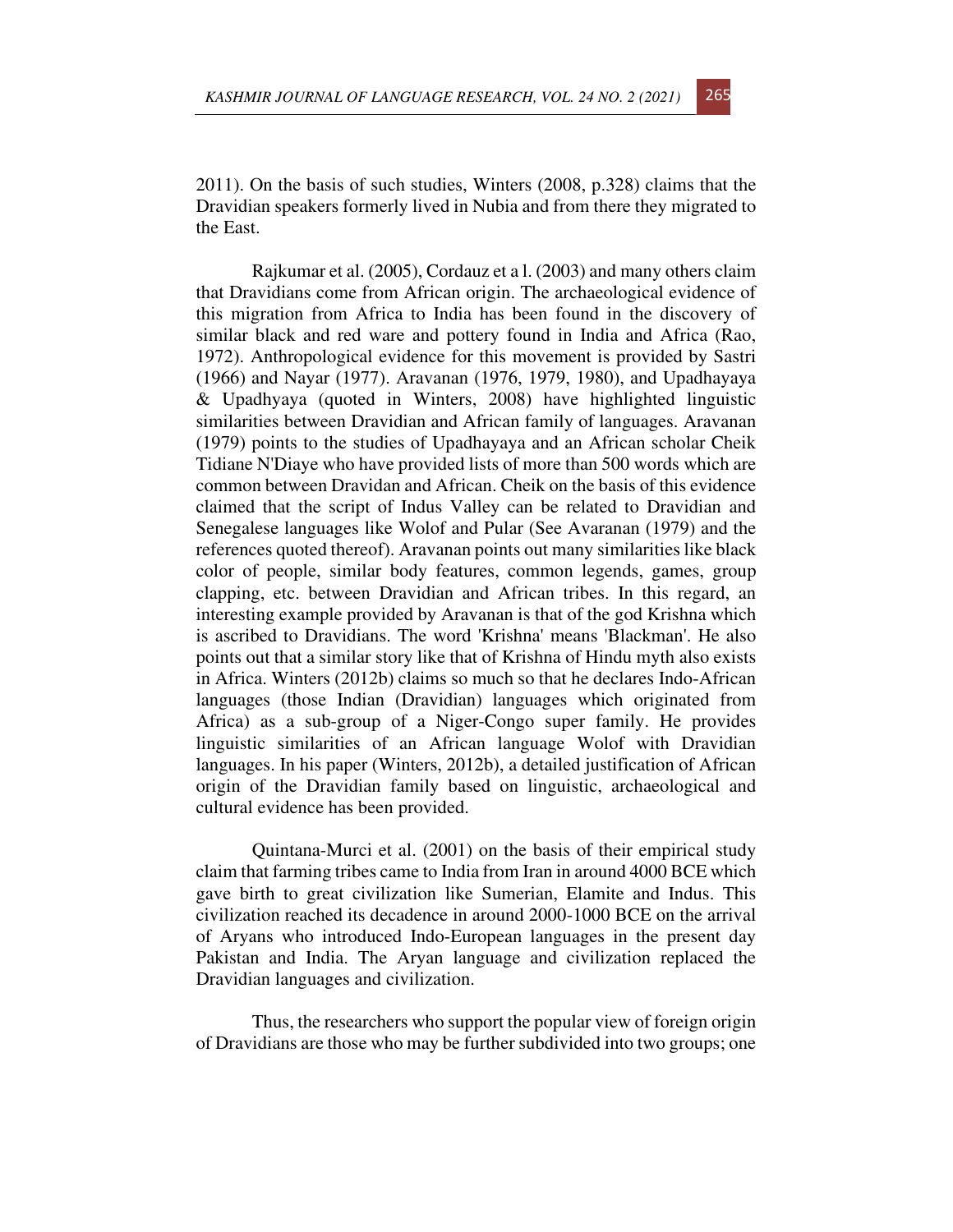is of those researchers who claim that proto-Dravidians originated from Africa and moved to the areas of Western part of Iran and Near East where they also developed Elamo-Dravidian language. From there, they spread to the Indian Sub-continent via Balochistan and gave birth to great civilizations which were later replaced by the Aryans.

Slightly different view is held by those researchers who think that Iran is the birthplace and original homeland of Dravidian languages. Palanichamy et al (2015) on the basis of DNA and Y-chromosome analysis strongly vindicate that the Dravidians exclusively share genes with the Near Eastern Iranian people. Thus, they confirm the diffusion of proto-Elamo-Dravidian language into the subcontinent of Pakistan and India. They also believe that their findings support the idea that the proto-Elamo-Dravidian language evolved in the Western Asia long before the beginning of agriculture. In this way, they strongly repudiate the idea of Indian origin of Dravidians and claim that Dravidians came to India from Iran. Detailed morphological relationships between the Dravidian and Elamite languages identified by McAlpin (1974) support this argument.

Pagani et al. (2017) on the basis of comparison and analysis of already published data from previous research disagree to these researchers and claim that Brahui speakers of Pakistan do not show any strong affinity with the Dravidian speakers of southern India; they are rather closer to neighboring Indo-European particularly Baloch, Sindhi and Pashtoon tribes of Balochistan. On the basis of these results they forward the idea that the ancestors of Brahui were basically Indo-European speakers, who adopted Brahui, a modern day Dravidian language (p. 271).

Based on DNA research by some other researchers (Quintana-Murci, 2004), Chaubey et al. (2007) also claim that Brahui is closer to western Iranian than to South Indian languages. In this way, these studies support the idea that Brahui which is separated from all other Dravidian languages is actually a relative of Iranian languages like Balochi, Persian and Kurdish, etc.

Besides, there are some opinions which quite disagree to the views noted above. For example, Marlow (1974) and Tyler (1986) are strong supporters of the idea of Uralic-Altaic origin of Dravidians (Sjoberg, 1990). However, their views could not get much currency owing to the lack of scientific evidence in their support. Another view about the origin of Dravidian is that Proto-Dravidian can be related to Australian family of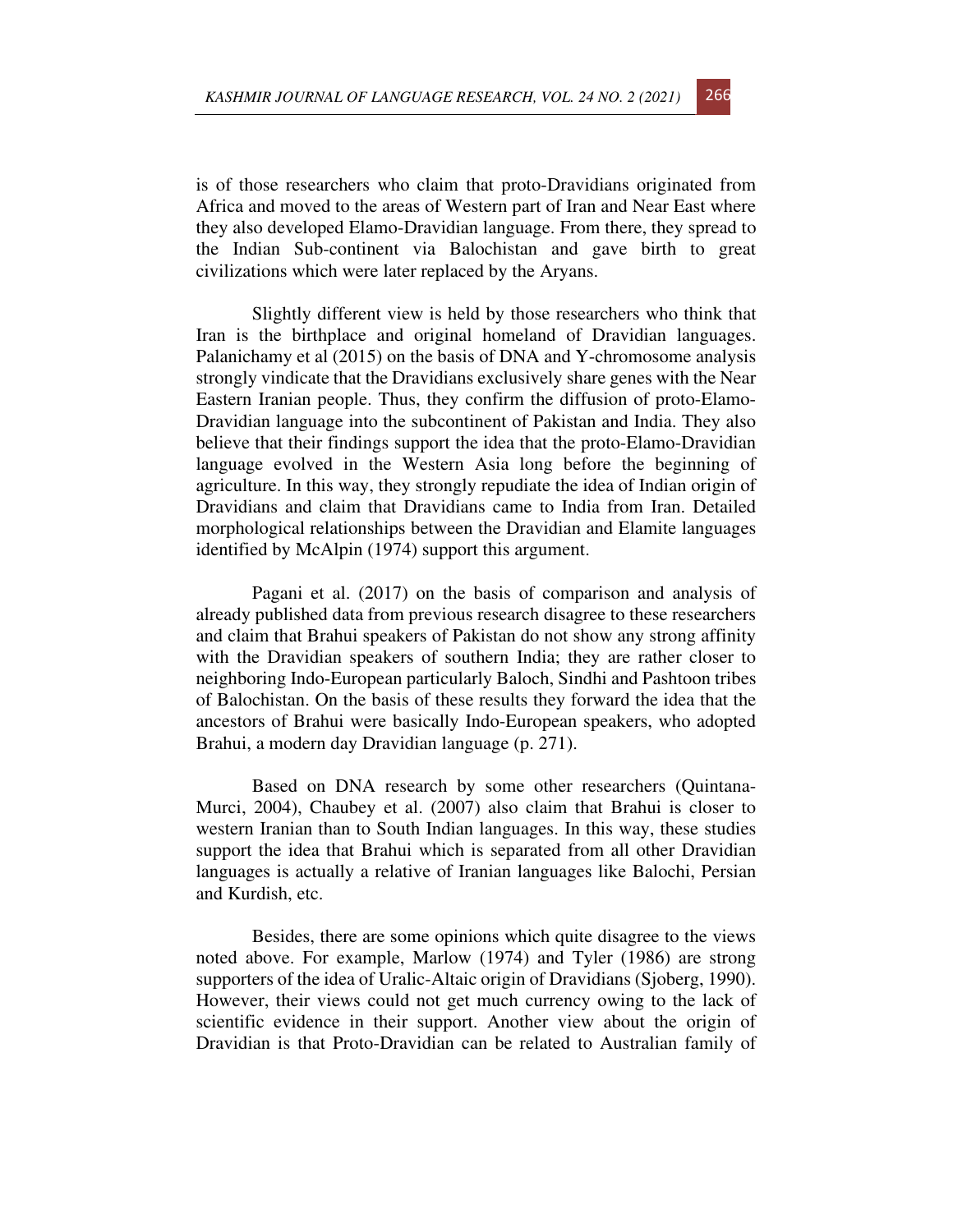languages (Caldwell, 1931; Dixon, 1980). In this regard, it also seems relevant to refer to Levitt's (2009) claim that aborigines of Australia were also of African origin. On the basis of similarity between Dravidian and Nostratic languages, Blazek (2009) also hypothesizes about a possible 'Australian substratum in Proto-Dravidian' (p.69). However, there are not many studies which support these views of Australian origin of Dravidian and these views also could not get much currency among researchers. On the other hand, the latest research on this topic by Reich (2018) and Joseph (2018) confirm the origin of Dravidian family in the Fertile Crescent a view which was already demonstrated by Bomhard (2018) and others.

### **3. Methods of Data Collection**

The current study aims to analyze adaptation of English loanwords in Brahui. This research focuses on Sarawani dialect of Brahui, spoken in Quetta and its surroundings. The first author is a native speaker of Brahui. The research is a descriptive and analytic type of study, which defines, elaborates and analyses its findings qualitatively. This research is concerned with the phonological changes so it studies various types of phonological adaptations of words of English in Brahui. English words and their phonetic transcription is checked in and written according to the 'Cambridge Advanced Learner's Dictionary '. Participants in this research are not limited to a sample or a group but all those are participants of this study who speak Sarawani Brahui and also use English loanwords in their conversation.

#### **4. Presentation and Analysis of Data**

In this section the collected data is analysed and discussed. Each and every process found in loanwords adaptation is evaluated in relation with the existing literature. The phonemic inventory of Brahui is reproduced from Elfenbein (1997, p. 800) in Appendix. The phonological processes operative in adaptation of English loanwords in Brahui, are illustrated in sections below.

### **4.1 Insertion**

Vowel epenthesis is a common phenomenon found crosslinguistically in loan-words. Native speakers of a language insert a vowel as a strategy to modify marked segments or structures of foreign words which their native grammar prohibits. Insertion is of two types, wordmedially (epenthesis) and word-initially (prothesis). The following data provide examples of prothesis in English loanwords adapted in Brahui. (1)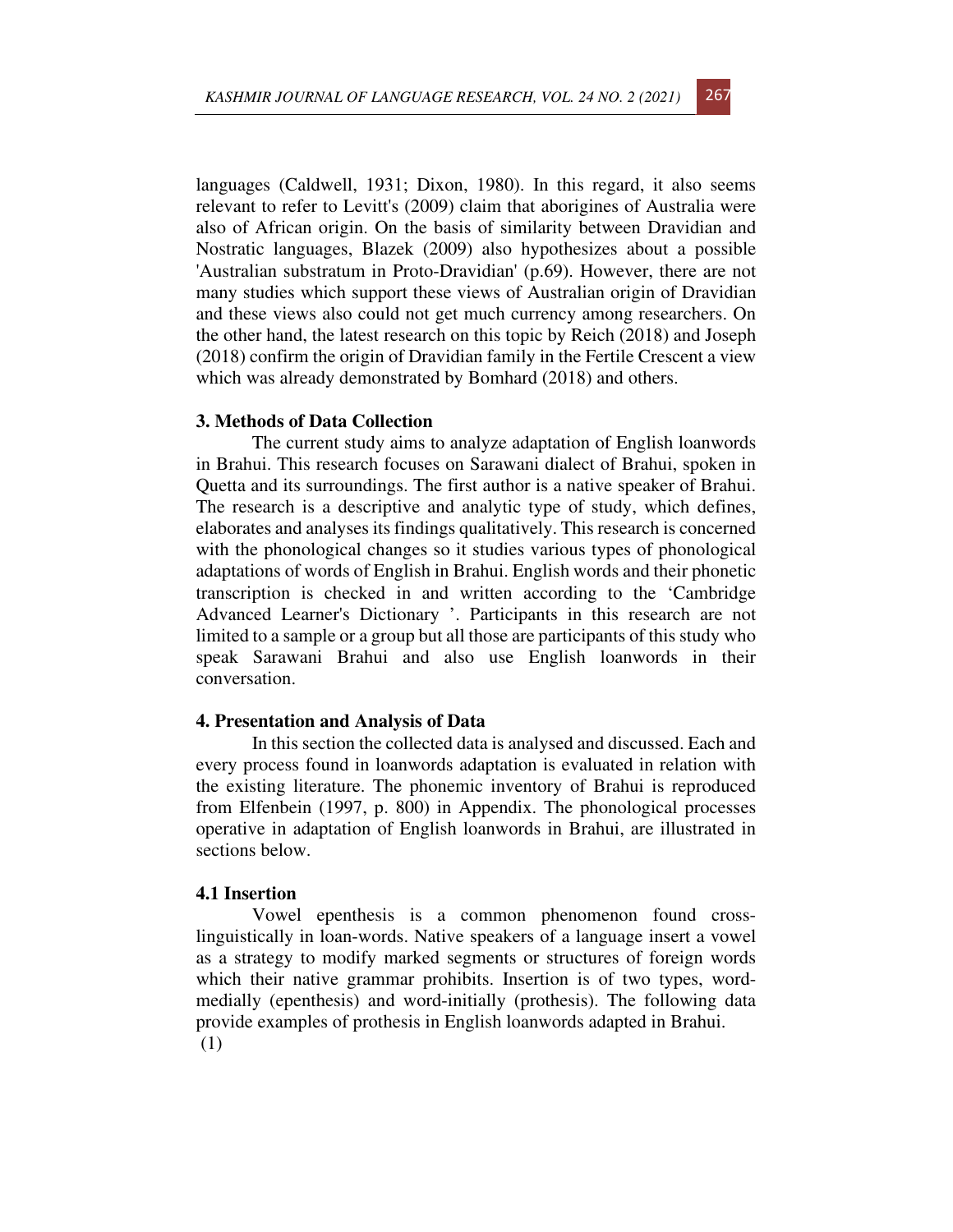|       | <b>Source IPA</b>                 | <b>Adapted IPA</b>             | <b>Gloss</b> |
|-------|-----------------------------------|--------------------------------|--------------|
| (i)   | $\frac{\text{Jstop}}{\text{J}}$   | $[i]$ : $[\alpha:p]$           | Stop         |
| (ii)  | $/$ stei. $\int$ ən $/$           | $[i]$ : $[ei]$                 | Station      |
| (iii) | $\frac{\text{stat}}{\text{stat}}$ | $[i]$ : $[\alpha$ : $\dagger]$ | <b>Start</b> |
| (iv)  | $/spe[^{9}]/$                     | $[i]$ . pe $[3]$               | Special      |

Prothesis in the above examples is used to modify non-native combination of sounds according to native phonotactics of Brahui. It can be assumed that Brahui phonology forbids fricative + stop cluster on onset position, therefore, to modify such sequence of consonants Brahui borrowers do prothesis of a vowel before fricative + stop cluster on initial position in loanwords of English. The Preferable vowel for prothesis is short /i/ in Brahui before a fricative phoneme. English alveolar /t/ is also substituted with retroflex /ʈ/ in Brahui. This is because Brahui does not have alveolar /t/.

We find in the existing literature, insertion of a vowel, often a schwa, to re-syllabify the non-native segments in order to maintain the native language's hierarchy and ranking of its constraints. Languages which do not have clusters or contain no complex clusters often tend to insert a vowel between clusters of loanwords to make them acceptable for the host language. One such example is shared by Zuraw (2007) who has conducted a research on speakers of a language called 'Tagalog'. The native speakers of Tagalog break up clusters of Spanish and English loanwords because Tagalog has no complex onset in its native grammar. Languages for which onset is mandatory like Egyptian Arabic, in case of a  $C_1 C_2 C_3$  cluster, fulfil the requirements of onset and insert a vowel after  $C_2$  and other languages like Iraqi Arabic which prefer coda, do epenthesis after  $C_1$  (Hall, 2011, p. 1580). According to him, the chances of breaking a cluster increase with the increase in sonority of segments in a cluster. Because the above is an example of falling sonority, insertion took place on edge. Examples of insertion between consonants in English loanwords are presented below.

| (2)   |                        |                         |              |
|-------|------------------------|-------------------------|--------------|
|       | <b>Source IPA</b>      | <b>Adapted IPA</b>      | <b>Gloss</b> |
| (i)   | /pleit/                | [pi.left]               | Plate        |
| (ii)  | /bleid/                | [bi. leid]              | <b>Blade</b> |
| (iii) | $\prime$ plpt $\prime$ | $[pi.l\alpha: \dagger]$ | Plot         |
| (iv)  | /klatf/                | [kə.l <sub>A</sub> tf]  | Clutch       |
| (v)   | /klab/                 | [k9.1Ab]                | Club         |
|       |                        |                         |              |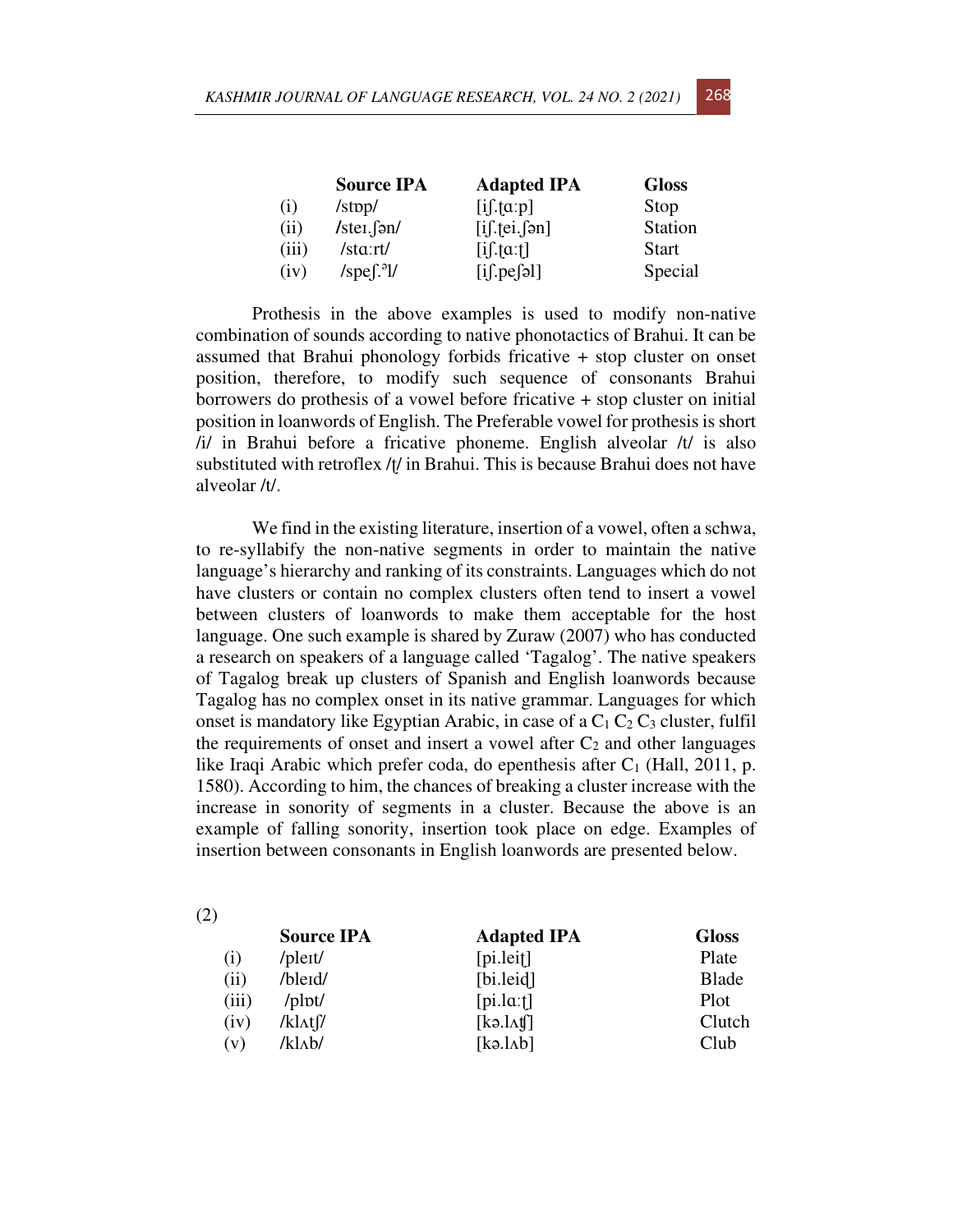The above examples show that it is hard for Brahui speakers to pronounce a 'CC' cluster, especially when second 'C' is a lateral. To simplify such clusters of English loanwords, they insert a short vowel between such clusters. Gouskova and Hall (2009) in an acoustic phonetic study explore that some speakers produce epenthetic /i/ considerably shorter than a lexical /i/. The formant values exhibit the difference between these two types of vowels. In (iv) and (v) clusters of voiceless velar stop, and lateral are separated by insertion of a schwa /ə/. In cross-linguistic research, we find languages which insert a vowel between clusters when the sonority of the first consonant in a pair is less than the second one. The above mentioned examples are a case of rising sonority where first consonant is a stop and other is a liquid, therefore, insertion has taken place between clusters. Mostly languages are inclined towards insertion in loanword adaptation. In the above examples Brahui does not accept a cluster of stop and liquid but, it accepts CV.CVC syllable structure.Therefore, it breaks clusters by insertion. According to the studies of Gouskova, (2001), in a falling/flat sonority situation languages insert vowel before initial edge and in cases of rising sonority they do internal epenthesis. If there remains no such possibility of adaptation, then deletion takes place. Some examples of deletion of are listed below.

#### **4.2 Deletion**

Deletion is another process in loanword adaptation among world languages. In this process a vowel or a consonant, sometimes a syllable is omitted in borrowing a foreign word. Deletion can occur at any position in a non-native word and can be of any type. Consonant deletion is a repair strategy in loanword adaptation. Because languages have their own preference of clusters and syllable types, for this reason, when any language takes words from another language, it deletes such consonants which are irregular in its own grammar. Or if it prefers simple clusters and the source language has complex clusters, the receiving language will delete either of the unacceptable consonants as the following examples show. (3)

|       | <b>IPA</b>               | <b>Adapted IPA</b>             | <b>Gloss</b> |
|-------|--------------------------|--------------------------------|--------------|
| (i)   | /weist.kaut/             | [wa:s.kit]                     | waistcoat    |
| (ii)  | /gooldli:f/              | [goal.dif]                     | Gold-Leaf    |
| (iii) | $/p\Lambda\eta k.t$ fər/ | [parent[5]                     | Puncture     |
| (iv)  | /sta:rt/                 | $[i]$ . $[\alpha$ : $\dagger]$ | <b>Start</b> |
| (v)   | $/b$ o:rd/               | [boxd]                         | Board        |
| (vi)  | $/k$ o:rt $/$            | $[k \circ t]$                  | Court        |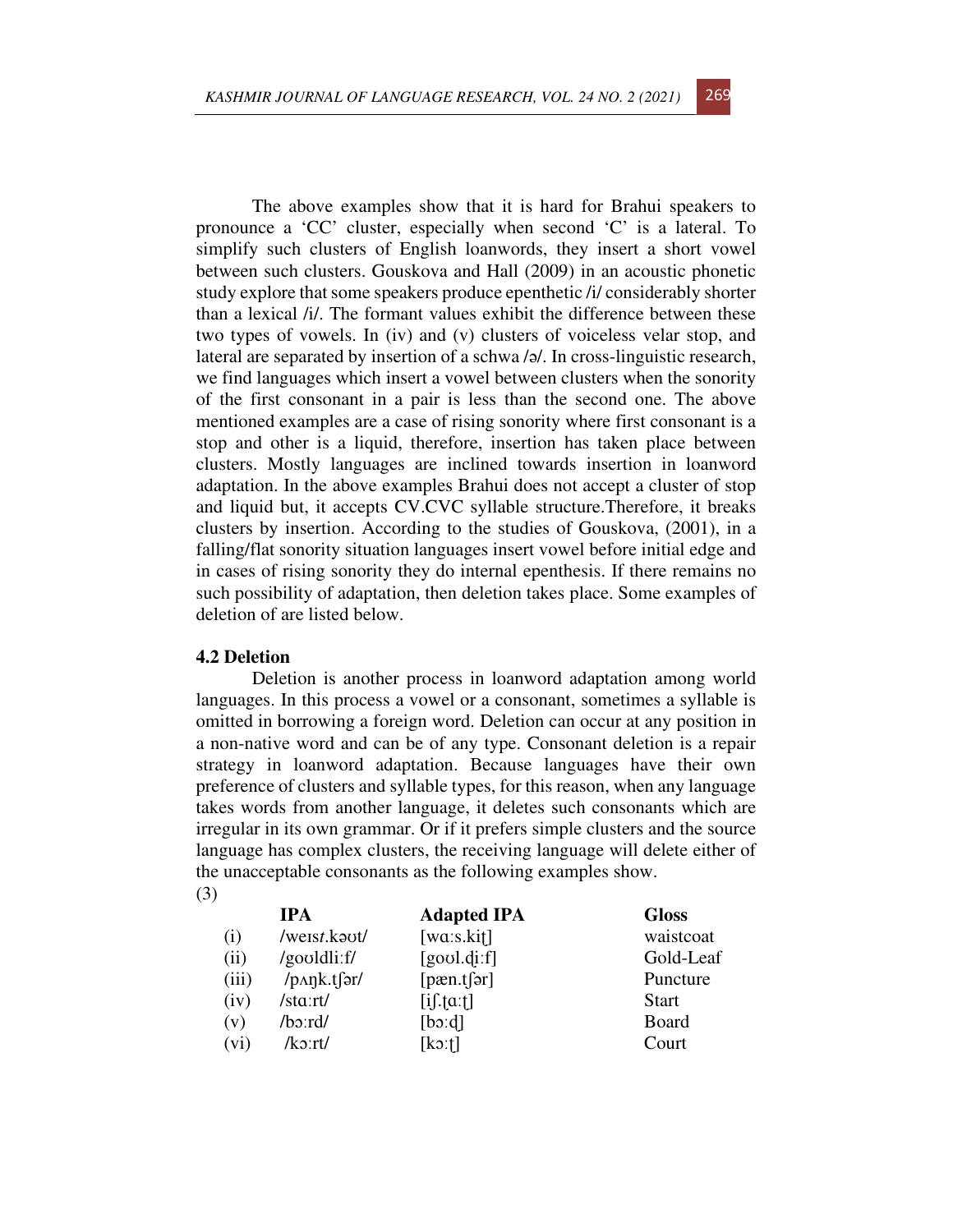| (vii)   | /ri.p2:rt/          | [1.0001]      | Report   |
|---------|---------------------|---------------|----------|
| (viii)  | $/$ mju.zik $/$     | [mi:zok]      | Music    |
| (ix)    | $/k$ əmpju: tər $/$ | $[kom.pu:1]1$ | Computer |
| (x)     | $/$ nju:.trəl       | $[nu$ : tol   | Neutral  |
| $(x_i)$ | $/t$ ju: $b/$       | $[$ [tuːp]    | Tube     |

In the above examples one of the consonants in each example is deleted for some reasonable cause. There are three types of consonants namely obstruent, liquid or glide which is deleted. In (i) first syllable's C1 is a voiceless fricative and C2 is a coronal stop and the second syllable's onset is a voiceless dorsal stop. Because fricative sounds best fit on coda, therefore, it is sustained in first syllable and C2 is pushed ahead to become second syllable's onset but there exists another stop. Stop plus stop cluster is not acceptable on onset; therefore, the solution resides in deletion of first syllable's C2. All these clusters have some illegitimate structure which results in consonant deletion in Brahui. For example, rhotic sounds are perceptually weak; therefore, mostly in loanwords they are deleted. According to Maddieson, (1984) /r/ is less frequent cross-linguistically, thus, it is marked. They are fragile and are handled with no care. Same is the status of glides. So, both are deleted in these examples.

## **4.3 Substitution**

Substitution is another process in loanword adaptation. In this process a phoneme of foreign language is replaced by a phonetically or phonologically similar native phoneme. Most of the languages in the world do so to simplify loanwords according to their native phonology. Similar cases from Brahui are presented below.

### **4.3.1 Vowel substitution**

In loanword phonology, vowels of source language are substituted with phonetically close vowels of target language. Languages have their own priority of short, long, front, back, vowels as well as for diphthongs. The following examples show vowel substitution in Brahui.

|       | <b>Source IPA</b>                 | <b>Adapted IPA</b> | <b>Gloss</b> |
|-------|-----------------------------------|--------------------|--------------|
| (i)   | $/$ fai $\sigma$ <sup>r</sup> $/$ | [far]              | Fire         |
| (ii)  | /taɪə <sup>r</sup> /              | [ <i>ter</i> ]     | Tire         |
| (iii) | /said/                            | [sæd]              | Side         |
| (iv)  | /lait/                            | [let]              | Light        |
| (v)   | /lain/                            | [len]              | Line         |

(4)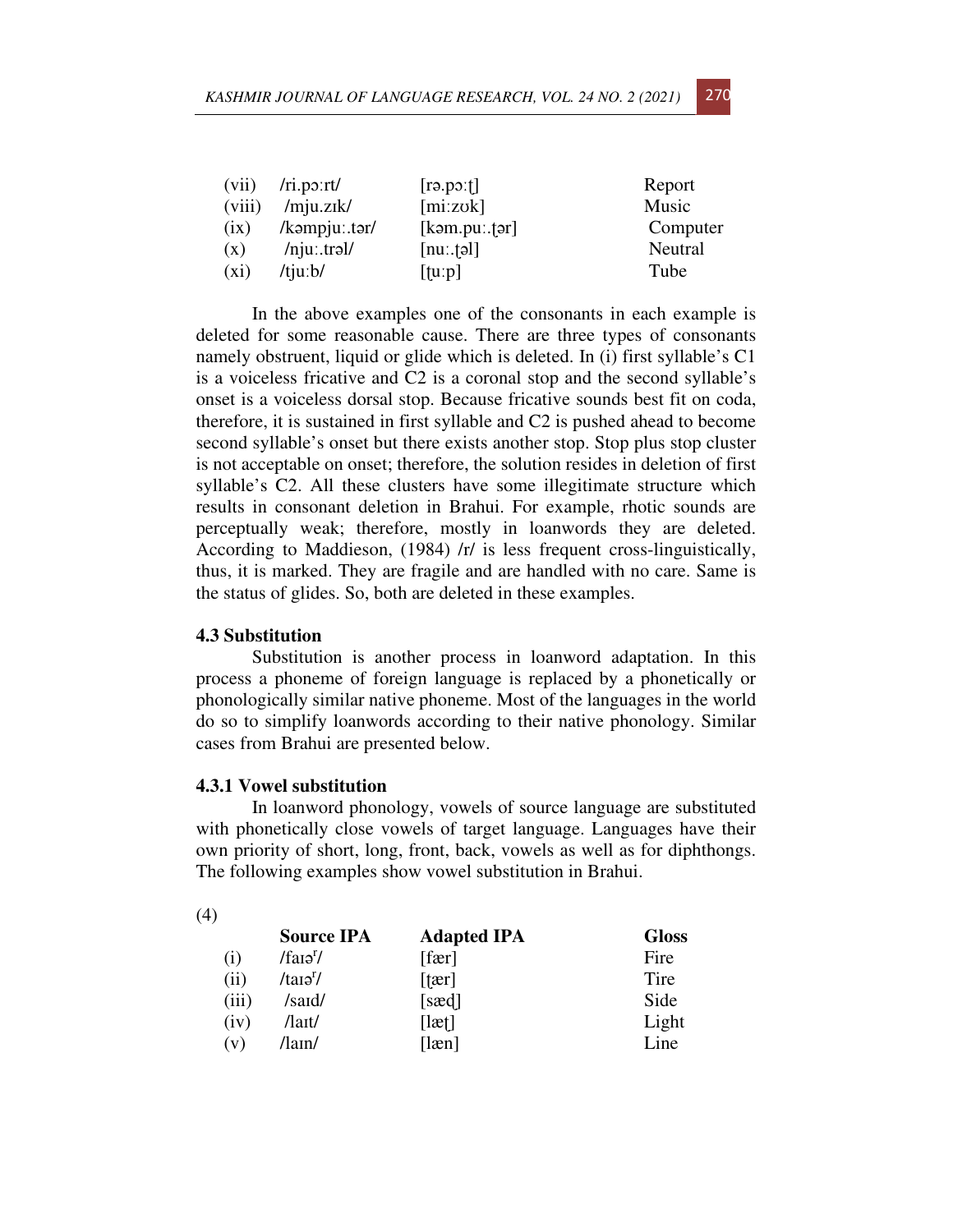The above examples show substitution of diphthongs to monophthongs. Diphthongs are a combination of two vowels which are longer in duration compared to the monophthongs. Therefore, they are replaced with monophthongs for ease of articulation in Brahui. From the above mentioned examples, it is assumed that the closing diphthong /aɪ/ is less frequent in Brahui. Therefore, this particular diphthong of English is replaced with the monophthong /æ/. It is because this particular vowel/æ/is frequently used in Brahui language and is also closer to the input.

#### **4.3.2 Palatalization**

The term "palatalization" denotes a phonological process in which consonants acquire secondary palatal articulation or shift their primary place to, or closer to, the palatal region of articulation system of speech. Usually palatalization is the result of influenceof an adjacent front vowel or a palatal glide. For Hyman (1975), it is because of consonant-to-vowel coarticulation as following data show.

(5)

|       | <b>Source IPA</b>                 | <b>Adapted IPA</b>      | <b>Gloss</b>   |
|-------|-----------------------------------|-------------------------|----------------|
| (i)   | /pis.tan/                         | $[pi]$ . $[əm]$         | Piston         |
| (ii)  | /pis.tal/                         | $[pi].\text{to:}1]$     | Pistol         |
| (iii) | $\frac{\text{1sta}}{\text{1ptb}}$ | $[i]$ : $[a:p]$         | Stop           |
| (iv)  | /strin/                           | $[i]$ . $[i]$ . $r$ $i$ | String         |
| (v)   | /stei.fan/                        | $[i]$ : $[ei]$ $[5n]$   | <b>Station</b> |

The above-mentioned examples show Palatalization where /ʃ/ a palato-alveolar voiceless phoneme, replaces the alveolar voiceless /s/. It is confirmed through all the data collected for this study that, Brahui speakers palatalize only fricative /s/ phoneme of English. This is because, there is no /st/ cluster in Brahui, whenever a loanword of English starts with /st/ Brahui speakers break this cluster by insertion, because /st/ cluster has a flat sonority sequence, therefore, insertion occurs on the edge. The preferable vowel in Brahui for insertion is /i/, because of the front vowel the alveolar /s/ is substituted with the palatal /ʃ/. Similar palatalization is attested cross linguistically. In the existing literature, it is observed that consonants are normally palatalised because of front vowels /i/ and /e/. They are less altered before back vowels. (Butcher &Tabain, 2004; Keating &Lahiri, 1993; Ladefoged, 2001). For example, in Kashmiri, consonants palatalize before /i/ (Pandey, 2010, p. 6).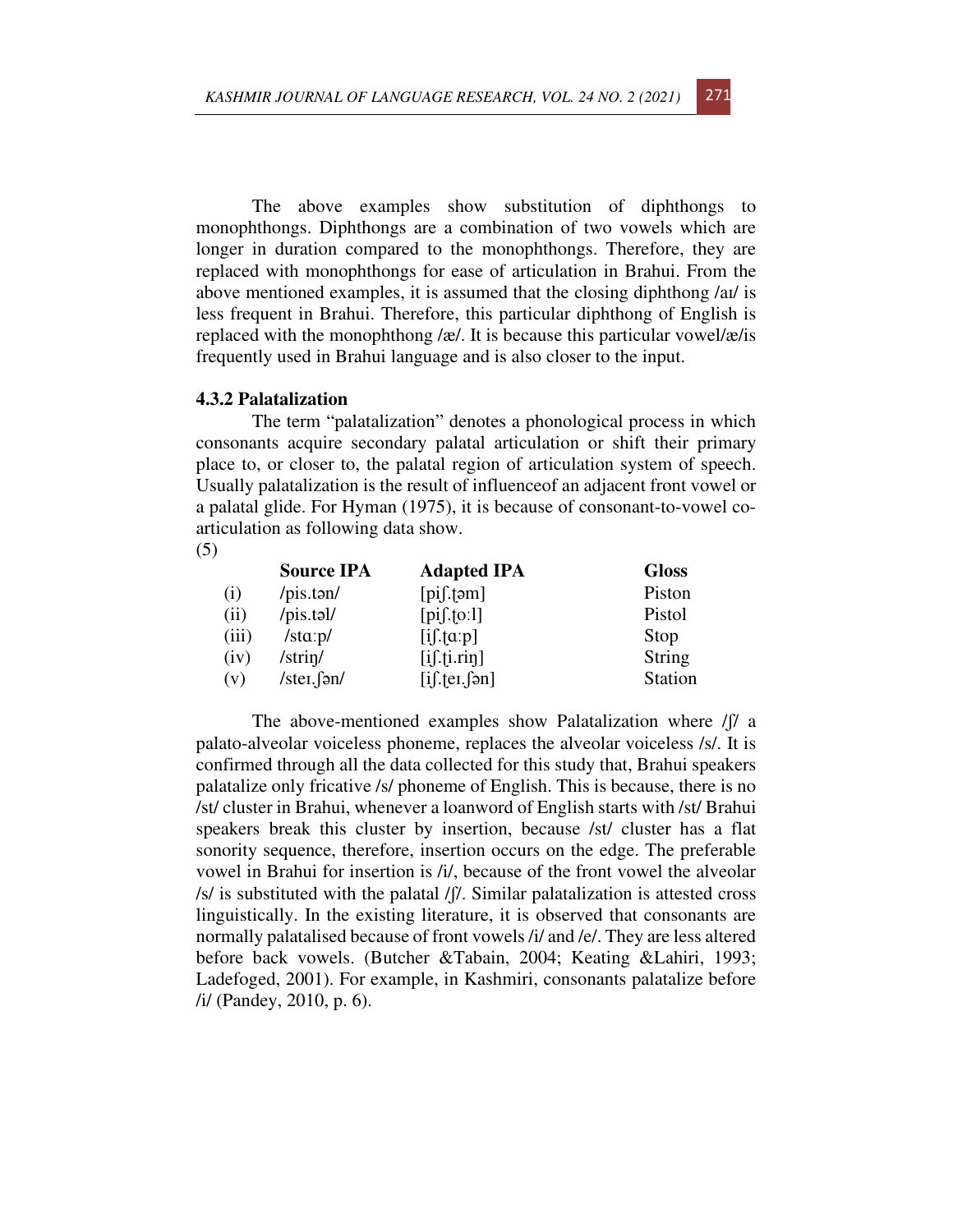#### **4.3.3 Devoicing**

Devoicing is also found in phonology of world languages. Voiced phonemes are considered more marked on coda than voiceless ones. Therefore, languages like German, Russian, Polish, etc. prefer voiceless phonemes on word final position. The following data show terminal devoicing.

(6)

|       | <b>Source IPA</b> | <b>Adapted IPA</b>         | <b>Gloss</b> |
|-------|-------------------|----------------------------|--------------|
| (i)   | /tuːb/            | [tu:p]                     | Tube         |
| (ii)  | /mʌd/             | $\lceil \text{mat} \rceil$ | Mud          |
| (iii) | $/t$ [emd $z$ /   | [t[ænt]                    | Change       |
| (iv)  | /flu:.id/         | $[$ fo.lu: $\uparrow$ ]    | Fluid        |

All the examples mentioned above follow the universally accepted occurrence of unmarked phonemes on word final position. Voiced phonemes on coda are more marked than their voiceless counterparts. Therefore, Brahui like German, Russian, etc. prefers voiceless phonemes on coda. In all above-mentioned examples, Brahui speakers substitute voiced phonemes on coda with voiceless phonemes.

### **4.3.4 Dissimilation**

Dissimilation in phonology is a process inverse of assimilation. If a single word contains two similar phonemes, one of them changes or loses one or more features of it to become different from other. The following data show dissimilation.

|       | <b>Source IPA</b>        | <b>Adapted IPA</b>           | <b>Gloss</b> |
|-------|--------------------------|------------------------------|--------------|
| (i)   | $/b$ <sub>3</sub> : nər/ | [bər.nəl]                    | Burner       |
| (ii)  | / $pref.gr/$             | [pi.rei,[ə]                  | Pressure     |
| (iii) | / $\theta$ re. fər/      | $[\underline{ti}$ .rei. [əl] | Thresher     |
| (iv)  | /grain.dər/              | $[g$ i.læn.dər]              | Grinder      |

Examples mentioned above have undergone dissimilation. In (i) both syllables have rhotics on coda. In order to dissimilate one of those identical phonemes in a single word, the rhotic in the second syllable changes into a lateral. In (ii) and (iii) in presence of a rhotic on onset of the second syllable, the rhotic coda in final syllable has changed into lateral. In (iv), the second syllable's onset which is a rhotic has changed into lateral because there is another rhotic on coda of final syllable.The direction of dissimilation in (iv) is regressive while in (i), (ii) and (iii), it is progressive.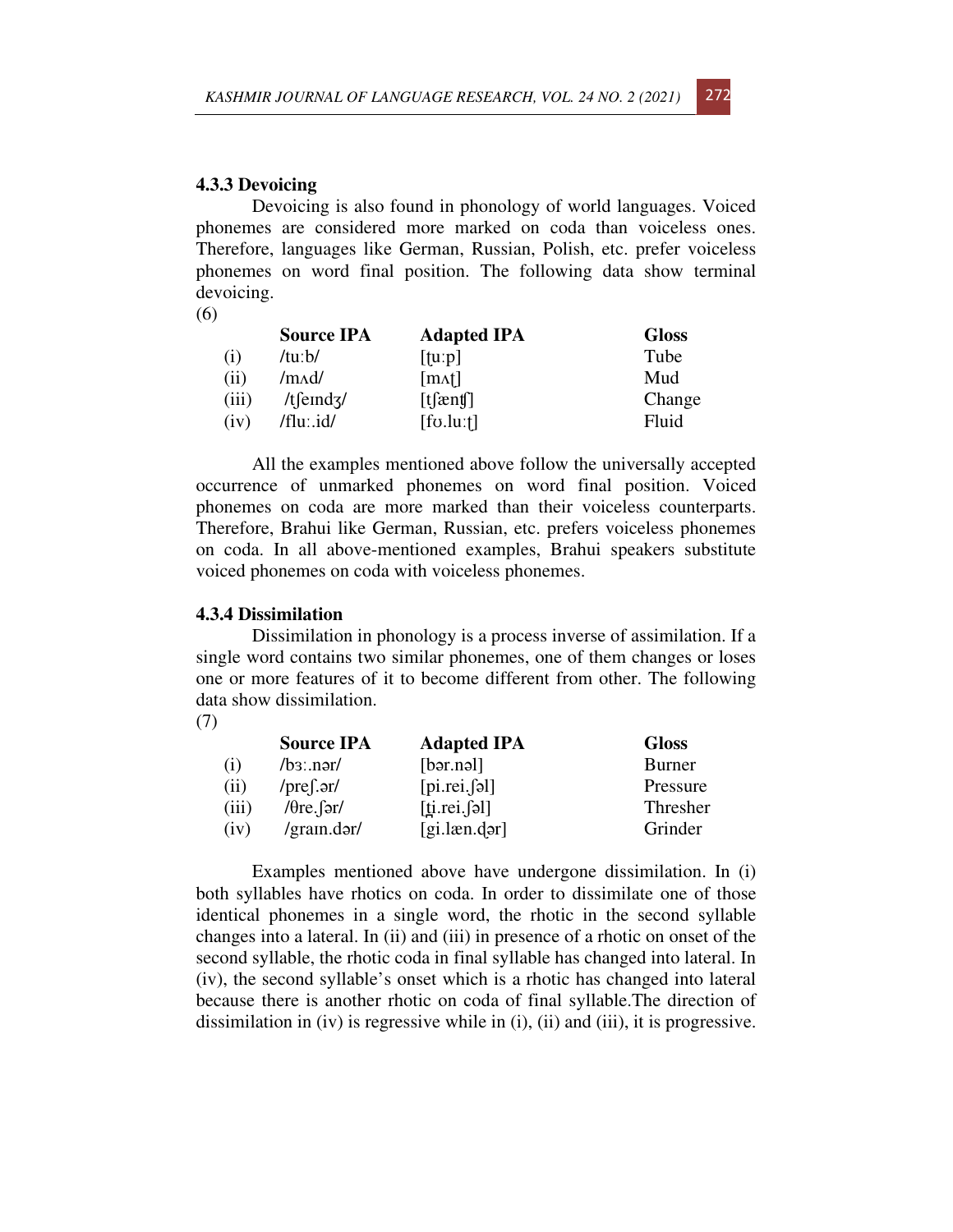Dissimilation normally occurs for the sake of prominence in production and clarity in communication process.

# **4.3.5 Substitution of /θ/ to [t̪]**

In a situation where a receiver language receives a phoneme from another, which is not in its phonemic inventory, it substitutes that particular phoneme with a similar phoneme of its own language. The following data show substitution of foreign dental fricative to the native dental stop. (8)

|                    | <b>Source IPA</b>            | <b>Adapted IPA</b>                 | <b>Gloss</b>    |
|--------------------|------------------------------|------------------------------------|-----------------|
| $\left( 1 \right)$ | $\sqrt{\theta}$ : $\theta$ / | [bar]                              | <b>Birth</b>    |
| (ii)               | / $3:0/$                     | $[\text{ərt}]$                     | Earth           |
| (iii)              | $/ \theta$ əmpm.i.tər $/$    | $[{\underline{t}}$ ər.ma:.mi:.fər] | Thermometer     |
| (iv)               | / $\theta$ iə.tər/           | [te.tər]                           | Theatre         |
| (v)                | $/ba:\theta$ rom/            | $[ba: \underline{t}.ru:m]$         | <b>Bathroom</b> |

In the above-mentioned examples, the voiceless dental fricative/θ/ has been replaced with the voiceless dental stop  $\Delta t$  of Brahui. This English phoneme does not exist in Brahui. Consequently, Brahui speakers search for a similar sound for it in their L1 stock of phonemes. To them,  $/t/$  best matches to the English phoneme  $\theta$ , so they substitute it with [t̪]. According to Mehboob and Ahmar (2004), Pakistani people replace English fricative  $/ \theta$  and  $/ \delta$  with  $/ \frac{t}{\mu}$  and  $/ \frac{d}{r}$  respectively. Same is the case with Indian speakers (Barron, 1961a; Pandit, 1964). For Kachru, (1969), this is a case of substitution of phonemes from L2 into L1. Similar trend is observed in Pak-English (Syed, Ansari & Gopang, 2017).

### **4.4 Metathesis**

In this phonological process, phonemes/syllables of a word exchange their position with each other. This process can happen by the slip of tongue but in phonology of world languages it is an attested phonological process which has its roots in phonological mind of the speakers. The following data show sibilant Metathesis. (9)

|       | <b>Source IPA</b>            | <b>Adapted IPA</b> | <b>Gloss</b> |
|-------|------------------------------|--------------------|--------------|
| (i)   | /disk/                       | [diks]             | Disk         |
| (ii)  | /desk/                       | [dæks]             | Desk         |
| (iii) | /risk/                       | [riks]             | <b>Risk</b>  |
| (iv)  | /rik.fo.'                    | $[rg]$ .xa]        | Rickshaw     |
| (v)   | $/æk$ .si.d <sup>3</sup> nt/ | [æs.ki: dənt]      | Accident     |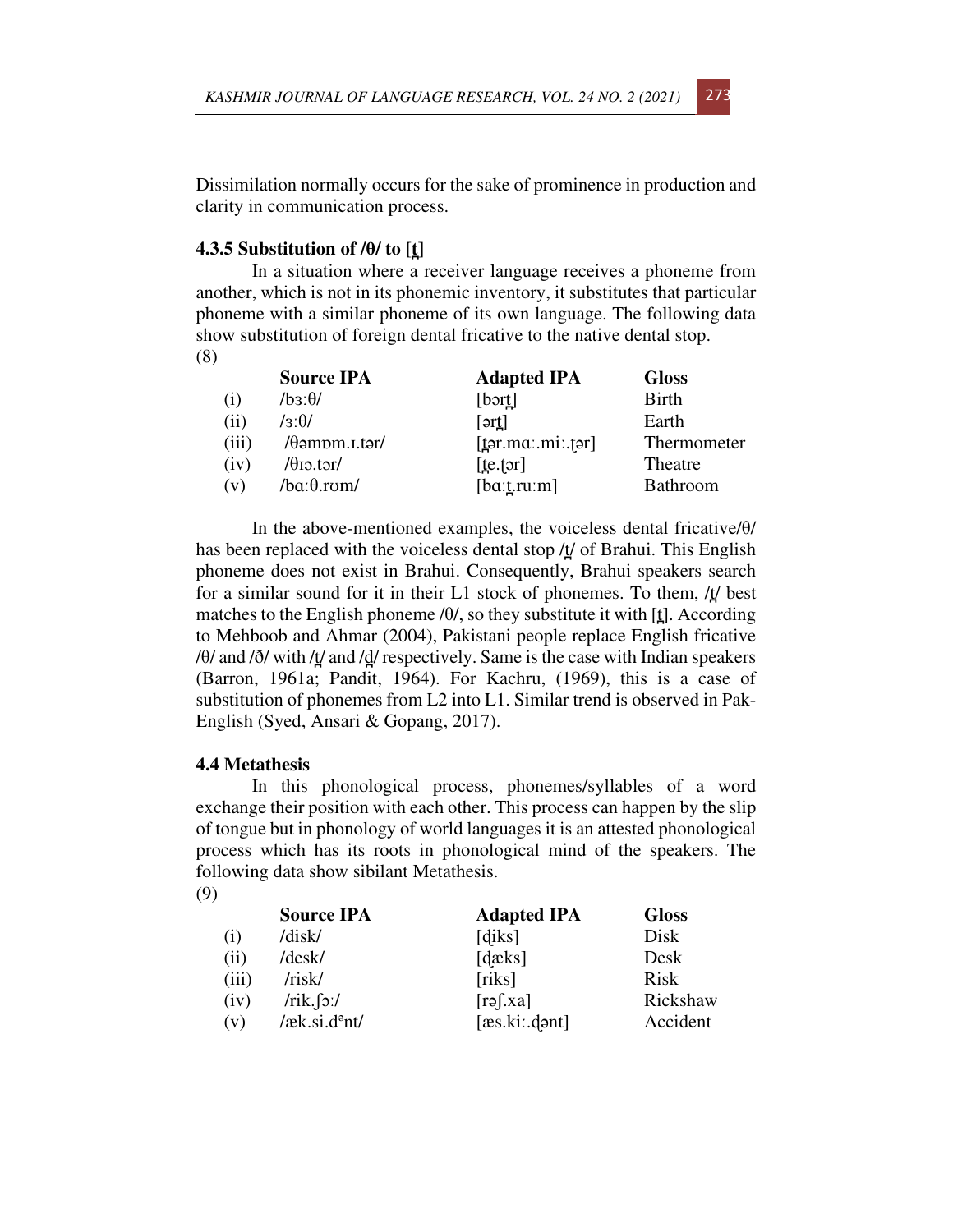It is observed through cross linguistic research that presence of sibilants in a consonant string causes a change in the linearity of sequence of segments. It is because of the aperiodic/long nature of sound that disturbs the linearity. It is cross-linguistically attested that languages show inclination towards fricatives on coda and stops on onset. Fricatives are perceptually stronger than stops, therefore, they can easily be perceived on coda. On the other hand acoustic signals of stops are weak they are lost in continuous utterances. This is a major reason for this displacement. Here we have some examples of /r/ metathesis in the following data set. (10)

|       | <b>Source IPA</b>                                           | <b>Adapted IPA</b>             | <b>Gloss</b> |
|-------|-------------------------------------------------------------|--------------------------------|--------------|
| (i)   | $\frac{1}{\text{d}z}$ en. a. rei. tər $\frac{1}{\text{d}z}$ | $\lceil$ dzər.nei.tər $\rceil$ | Generator    |
| (ii)  | /gæl.ər.i/                                                  | [gar.li]                       | Gallery      |
| (iii) | $\frac{1}{d}$ dzen.ər.əl/                                   | $\lceil$ dzər.nəl $\rceil$     | General      |

In all the above examples, the rhotic has been target of metathesis. It is an accepted that phonemes with weaker perceptual cues are mostly targeted by metathesis process. /r/ being a sonorous segment cannot retain its position and yields its place to another phoneme. All the above examples could be perception based. Speakers mostly are not sure enough to judge which phoneme is being produced first. This problem with perception has been termed as indeterminacy by Hume (2004). In addition, the role of attestation cannot be ignored in the above examples. Speakers of a language produce a word in a way that is attested and frequent. The output candidates are attested and more frequent sequences in the language under discussion. Onset in Brahui is mandatory for medial and final syllables in a polysyllabic word. Therefore, above English loanwords are re-syllabified in Brahui. One of the reasons behind /r/ metathesis is universal scale of sonority. The most suitable phonemes on onset are obstruent because mostly languages prefer less sonorous phonemes on onset and more sonorous ones on coda. Same has been applied to the above mentioned examples of English loanwords in Brahui.In all three examples, /r/ for being more sonorous has been placed on coda and less sonorous segment has been relocated to onsets. It is easy for the Brahui speakers to produce it according to the pattern of their own language.

## **5. Conclusion**

In this study we found that like other languages of the World, Brahui speakers have also followed the same pattern in loanword adaptation. The analysis exhibits that phonological processes used by Brahui speakers were, deletion, insertion, substitution and metathesis in the selected corpora. It is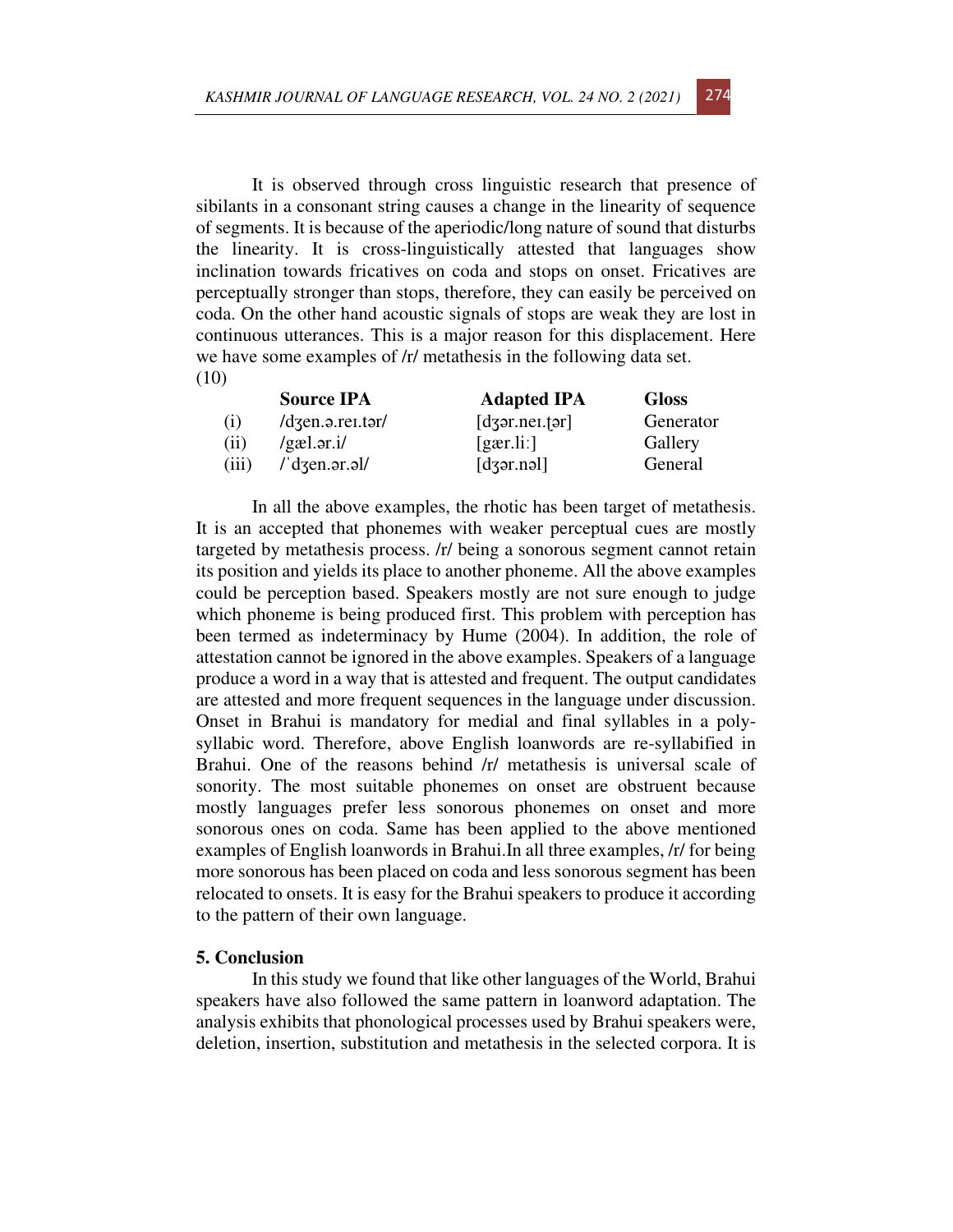worth mentioning here that Brahui follows the universal adaptation pattern by deleting one of the components of a consonant cluster when it is on final position, and in the same vein, it inserts a vowel at the initial position to break an unwanted consonant string.

In substitution process, Brahui speakers substitute the voiced sound with its voiceless counterpart as far as devoicing is concerned. Substitution of liquid with rhotic or vice versa is a common phenomenon world over. It is an accepted belief in linguistics that sounds which do not exist in a language are usually replaced with their nearest sounds in terms of phonetics or phonology. The uniqueness of the language under discussion is that it has a different behaviour in the process of palatalization. Cross linguistic research suggests that change of /s/ into /ʃ/ is triggered by the front vowel /i/ that follows /s/, but in Brahui, the said vowel precedes /s/ and still the change occurs.

This research was limited to Sarawani dialect of Brahui language, another research of the same nature can be done to investigate the processes in other dialects with an inter-dialectal analysis. This study focuses on only English as a source language while Brahui contains a number of loanwords from other languages like Balochi, Persian, Pashto, Sindhi etc. as well. So further research can be conducted on loanwords of more than one language to find out either the same processes are active in adaptation of loanwords from other languages or not. Such a project will help us in developing a bigger generalization about loanword adaptation of Brahui language.

### **References**

- Adler, A. N. (2006). Faithfulness and perception in loanword adaptation: A case study from Hawaiian. *Lingua*, *116*(7), 1024-1045.
- Ahmadkhani, M. R. (2010). Phonological metathesis in Persian: Synchronic, diachronic, and the optimality theory. *Pazhuhesh-e Zabanha-ye Khareji Journal*, 56, 5-24.
- Akhtar. J. (2008). *Brahui Lisaniyat.* Quetta: Brahui Academy.
- Baloch, F. (2012). *Baloch aurunkaWatan.* Lahore:Fiction house.
- Barron, A. W. J. (1961). The English Dental Fricatives in India. *BCIEFL* (1) 84-86.
- Bashir, E. L. (1991). *A Contrastive Analysis of Brahui and Urdu*, Washington, D.C. and Peshawar, Pakistan: Academy for Educational Development.
- Blevins, J & Andrew, G. (2004). The evolution of metathesis. In Bruce Hayes, Robert Kirchner &DoncaSteriade (Eds.) *phonetically*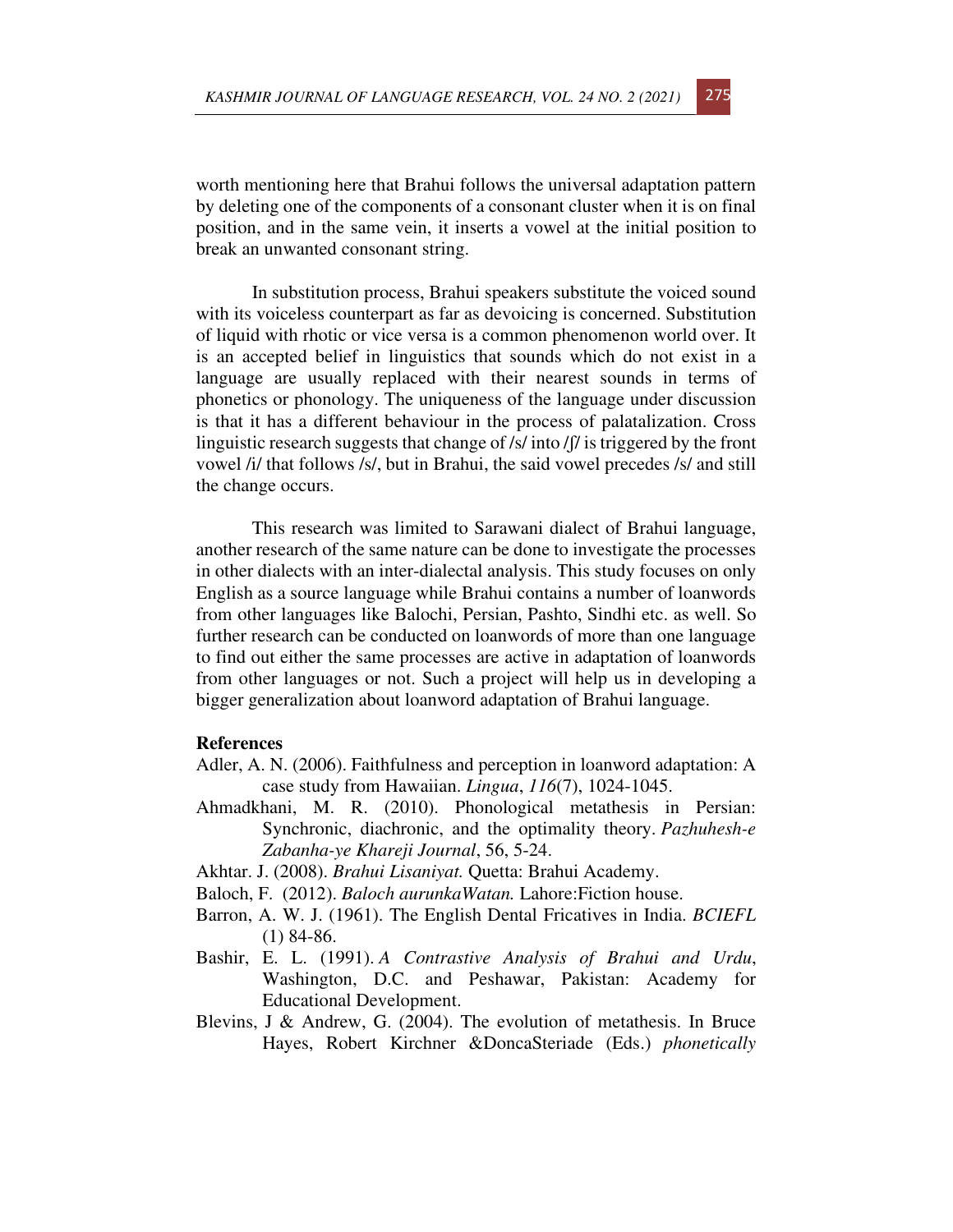*based phonology* (pp 117- 156). Cambridge: Cambridge University Press.

- Blevins, J., & Garrett, A. (1998). The origins of consonant-vowel metathesis. *Language*, 508-556.
- Blust, R. (1979). Coronal-noncoronal consonant clusters: New evidence for markedness. *Lingua*, 47(2), 101-117.
- Brahui. (n.d.). Retrieved December 7, 2015, from http://www.ethnologue.com/language/brh
- Bredsdorff, J. H., & ANDERSEN, H. (1982). On the Causes of Linguistic Change (1821). Bredsdorff-Life and Work. *Historiographialinguistica*, *9*(1-2), 1-41.
- Broselow, E. (1999). "Loanwords and learn ability", Handout of a talk given at the University of Maryland, 3 December 1999.
- Caldwell, T. A., Oswalt, J. N., & Sheehan, J. F. (1977). *An Akkadian grammar: a translation of Riemschneider'sLehrbuch des Akkadischen*(Vol. 1)*.* Milwaukee: Marquette University Press.
- Caldwell, R. (1856). *A comparative grammar of the Dravidian or South-Indian family of languages*, London: Harrison.
- Clements, G. N. (1990). The role of the sonority cycle in core syllabification. *Papers in laboratory phonology*, *1*, 283-333.
- Emeneau, M. B. (1980). *Language and linguistic area: essays* (Vol. 14). Stanford University Press.
- Gouskova, M. (2001). Falling sonority onsets, loanwords, and syllable contact. *CLS*, *37*(1), 179-180.
- Gouskova, M., & Hall, N. (2009). Acoustics of epenthetic vowels in Lebanese Arabic. In: Parker, Steve (Eds.), *Phonological argumentation: Essays on evidence and motivation* (pp. 203-225). London: Equinox.
- Hafez, O. (1996). Phonological and morphological integration of loanwords into Egyptian Arabic. *Égypte*/*Monde Arabe*, Première série, 27-28. [Online] Available:http://ema.revues.org/index1958.html
- Hall, N. (2011). Vowel epenthesis.In Marc van Oostendorp, Colin J. Ewen, Elizabeth Hume & Keren Rice (Eds.)*,* The *Blackwell companion to phonology* (pp. 1576-1596). Malden, MA & Oxford: Wiley-Blackwell.
- Harris, J. (1990) Segmental complexity and phonological government. *Phonology* 7(01), 255-300.
- Haspelmath, M. (2009). Lexical borrowing: Concepts and issues. In Haspelmat, Martin &Tadmor, Uri (Eds.),*Loanwords in the world's languages: A comparative handbook* (pp. 35-54). Berlin: De Gruyter.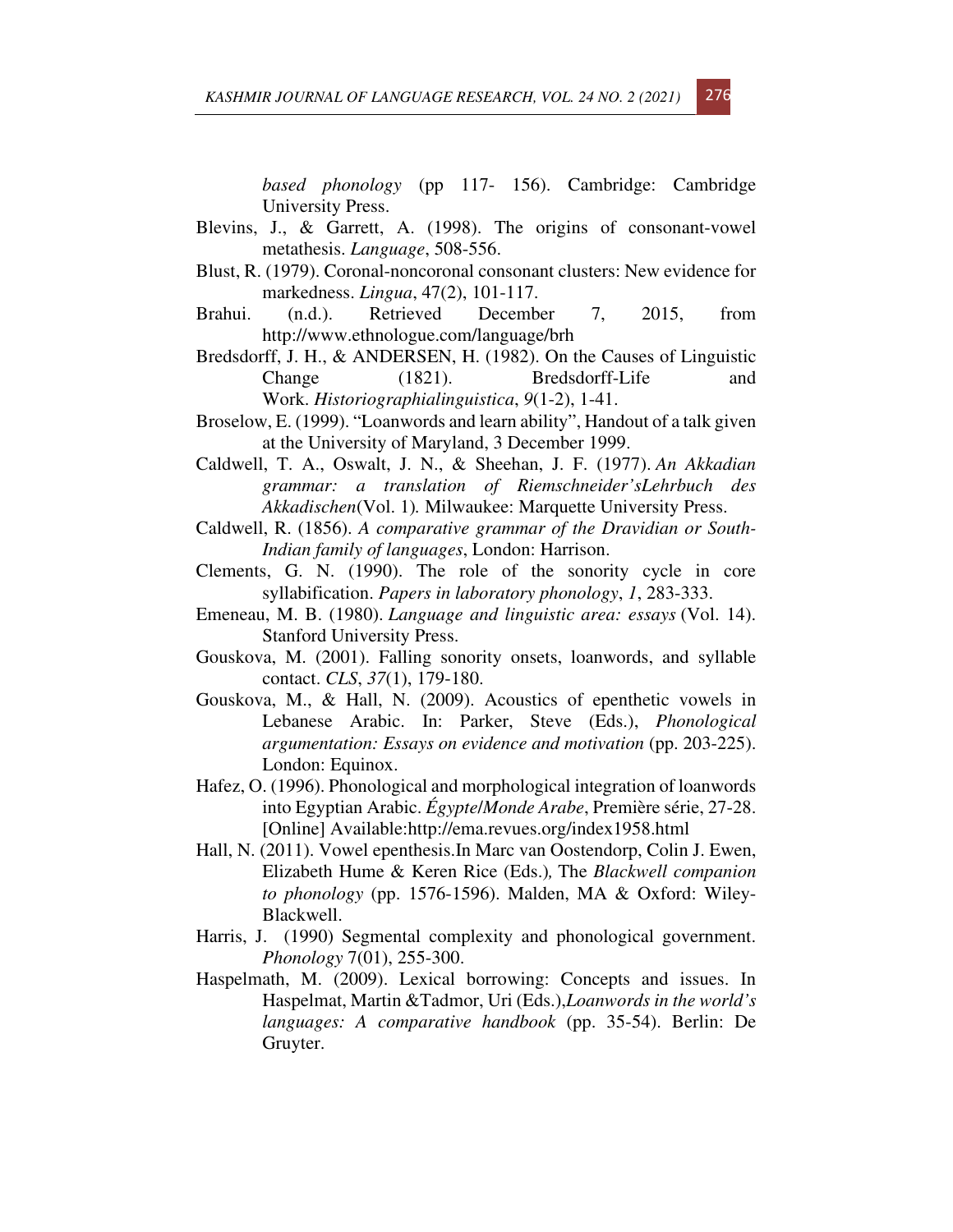- Haugen, E. (1950). The Analysis of Linguistic Borrowing. *Language*, 26(2), 210-231.
- Hock, H. H. (1991). *Principles of historical linguistics*. New York: Mouton de Gruyter.
- Hume, E. (2001). Metathesis: Formal and Functional Considerations. In E. Hume, N. Smith and J. van der Weijer (Eds.) *Surface Syllable structure and Segment Sequencing* (pp 1-24). Leiden: HIL Occasional Papers.
- Hume, E. (2004). The Indeterminacy/Attestation Model of Metathesis, *Language,* 80, 203-237*.*
- Hyman, Larry. (1975) *Phonology: Theory and Analysis*. New York: Holt, Rinehart and Winston.
- Iverson, G. K., & Salmons, J. C. (1999). Glottal spreading bias in Germanic. *LinguistischeBerichte*, 178,135-151.
- Kachru, Braj B. (1969). English in South Asia. Sebeok, T. (Eds.), *Current Trends in Linguistics* (pp. 627-678).The Hague: Mouton.
- Kay, G. (1995). English loanwords in Japanese. *World Englishes*, 14(1), 67- 76.
- Kenstowicz, M. (2001). The Role of Perception in Loanword Phonology. *Studies in African Linguistics,* 32, 95–112.
- Kenstowicz, M., &Suchato, A. (2006). Issues in loanword adaptation: A case study from Thai. *Lingua*, 116(7), 921-949.
- LaCharité, Darlene, and Carole Paradis. (2005). Category Preservation and Proximity versus Phonetic Approximation in Loanword Adaptation. *Linguistic Inquiry* 36(2), 223-258
- Ladefoged, P. (1975). *A Course in Phonetics*. New York: Harcourt Brace Jovanovich.
- Lass, R. (1984) *Phonology: an Introduction to Basic Concepts*. Cambridge: Cambridge University Press.
- Lass, R., & Anderson, J. M. (1975). *Old English Phonology* (Vol. 14). Cambridge:Cambridge University Press.
- Leech, R. (1838). Epitome of the grammar of the Brahuiky, the Balochky and the Panjabi languages. *Calcutta, Asiatic society of Bengal*, 7, 538-56
- Liberman, A. M., Delattre, P., & Cooper, E (1952). The role of selected stimulus variables in the perception of the unvoiced-stop consonants. *American Journal of Psychology,* 65,497-516.
- Maddieson, I. (1984). *Patterns of sounds*. Cambridge: Cambridge University Press.
- Mahboob, A., &Ahmar, N. H. (2004). Pakistani English: Phonology. In E.W. Schneider(Eds.)*, A Handbook of Varities of English: A*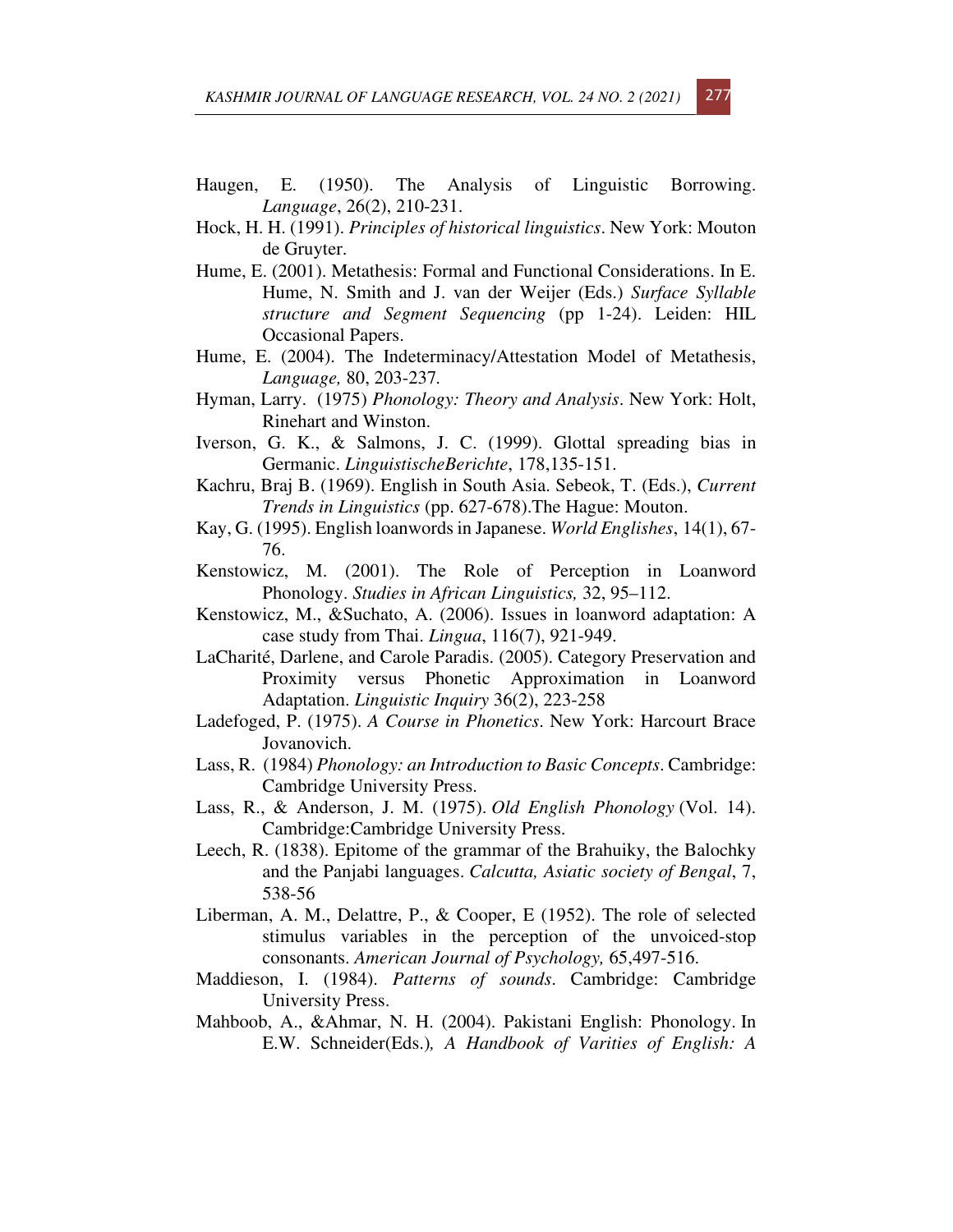*Multimedia Reference Tool* (pp. 1003-1015). Berlin: Moutin de Gruyter.

- Mahmood, R., Hussain, Q., & Mahmood, A. (2011). Phonological Adaptations of English words borrowed into Punjabi. *European Journal of Social Sciences*, *22*(2), 234-245.
- Mascaró, J. (1984). Continuant spreading in Basque, Catalan and Spanish. In M. Aronoff, et al., (Eds.), *Language sound and structure* (pp. 287-298). Cambridge MA: MIT Press.
- Moskel, B. (2009). *The illusion of Metathesis*, M.Phil Thesis: Leiden University.
- Pandey, P. (2010). Indo-Aryan Phonology. To appear. In New Indo-Aryan Languages. Moscow: Institute of Linguistics, Russian Academy of Sciences. [Languages of the World Series] 2010.
- Pandit, P. B. (1964). Indian readjustments in the English consonant system. *Indian Linguistics,* 25, 202-205.
- Paradis, C. (1996). The inadequacy of filters and faithfulness in loanword adaptation. In J. Durand, & B. Laks (Eds.), *Current trends in phonology: Models and methods* (pp. 509-534). Salford, Manchester: European Studies Research Institute, University of Salford.
- Paradis, C., &LaCharité, D. (1997). Preservation and minimality in loanword adaptation. *Journal of linguistics*, 33(02), 379-430.
- Peperkamp, S. &Dupoux, E. (2003). Reinterpreting loanword adaptations: The role of perception. In: M.J. Solé, D. Recasens& J. Romero (Eds.) *Proceedings of the 15th International Congress of Phonetic Sciences*(pp.367-370)*.* Adelaide: Causal Productions.
- Peperkamp, S. (2004, June). A psycholinguistic theory of loanword adaptations. In *Annual Meeting of the Berkeley Linguistics Society*, 1, 341-352.
- Peperkamp, S., Vendelin, I., & Nakamura, K. (2008). On the perceptual origin of loanword adaptations: experimental evidence from Japanese. *Phonology*, *25*(01), 129-164.
- Poplack, S., Sankoff, D., & Miller, C. (1988). The social correlates and linguistic processes of lexical borrowing and assimilation. *Linguistics*, *26*(1), 47-104.
- Pottinger, H. (1816). *Travels In Beloochistan And Sinde: Accompanied By A Geographical And Historical Account Of Those Countries; With A Map*. London: Longman, Hurst, Rees, Orme, and Brown.
- Sany, L. A., Shahwani, S. A., &Hanfi, M. A. (2014). THE HISTORY OF BRAHUI ALPHABET. *Balochistan Review,xxx,* 1, 107-112.